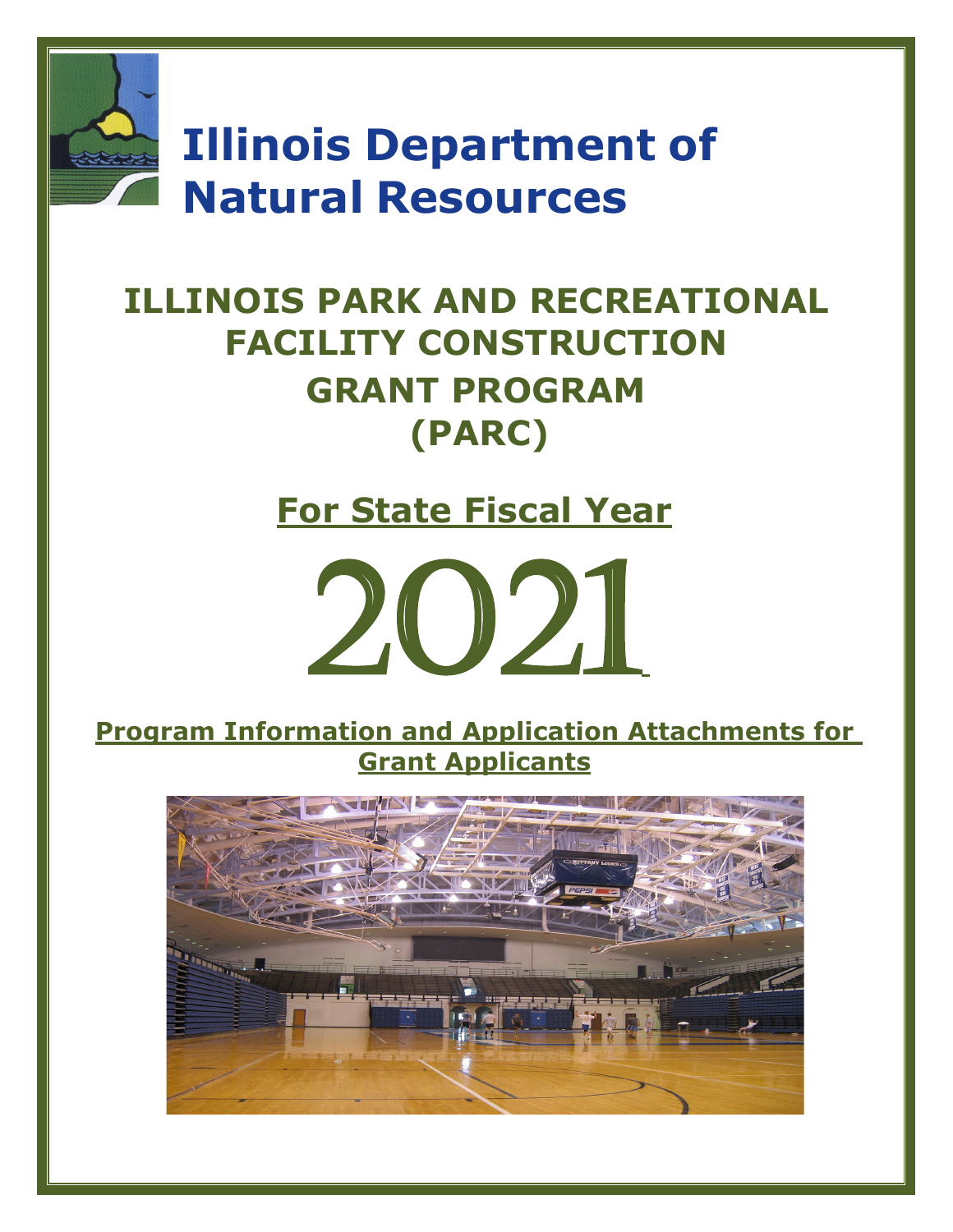# **Grant Basics**

### **INTRODUCTION AND PROGRAM OBJECTIVES**

**Park and Recreational Facility Construction Grant Program (PARC)** is offered through the Illinois Department of Natural Resources (IDNR). The PARC program is a grant program that provides 75% to 90% (90% for disadvantaged communities) funding assistance to units of local government; counties, townships, municipalities, park districts, conservation districts, forest preserve districts, river conservancy districts and any other unit of local government authorized by Illinois law to expend public funds for the acquisition and development of land for public indoor/outdoor park, recreation or conservation purposes.

The program was created by [Public Act 096-0820,](http://www.ilga.gov/legislation/publicacts/96/096-0820.htm) effective November 18, 2009. IDNR is authorized to award grants for park or recreation unit construction projects with funds appropriated from the Build Illinois Bond Fund.

Rehabilitation or construction projects must consist of capital expenditures that are bondable. (See A. on pages 7-8) for more details)

A park or recreation unit construction project is defined as the acquisition, development, construction, reconstruction, rehabilitation, improvement, architectural planning, and installation, of:

- (i) Capital facilities consisting of buildings, structures, and land for park or recreation purposes, and;
- (ii) Open spaces and natural areas, as those terms are defined in Section 10 of the Open Land Trust Act.
	- *Section 3050.10 Program Objectives [The Open Land Trust Act \(OLT\)](http://www.ilga.gov/legislation/ilcs/ilcs3.asp?ActID=1740&ChapterID=44)* provides for grants to be disbursed by the Department of Natural Resources (Department) to eligible local governments for the purpose of acquiring lands for the protection of lakes, rivers, streams, open space, parks, natural lands, wetlands, prairies, forests, watersheds, resource-rich areas, greenways, significant fish and wildlife resources, and endangered or threatened species habitat, and for public outdoor natural resource related recreation purposes.

This packet contains necessary grant application forms and the administrative rule governing the PARC program. Awarding of grants will be on a competitive basis and will be made under authority of the Director of the Department of Natural Resources. Competitive criteria for evaluating project proposals are outlined in the administrative rule a copy of which is attached. It is IDNR's responsibility to ensure equal treatment of all eligible proposals and to award funds to projects on the basis of a review and prioritization of written applications submitted to IDNR by the specified application deadline established for the program.

#### **THE APPLICATION PERIOD FOR THE FY 2021 PARC PROGRAM IS DECEMBER 3rd, 2019 THROUGH JANUARY 21st, 2020. APPLICATIONS MUST BE RECEIVED BY THE IDNR NO LATER THAN 5:00 PM ON JANUARY 21st, 2020 TO BE ELIGIBLE FOR CONSIDERATION.**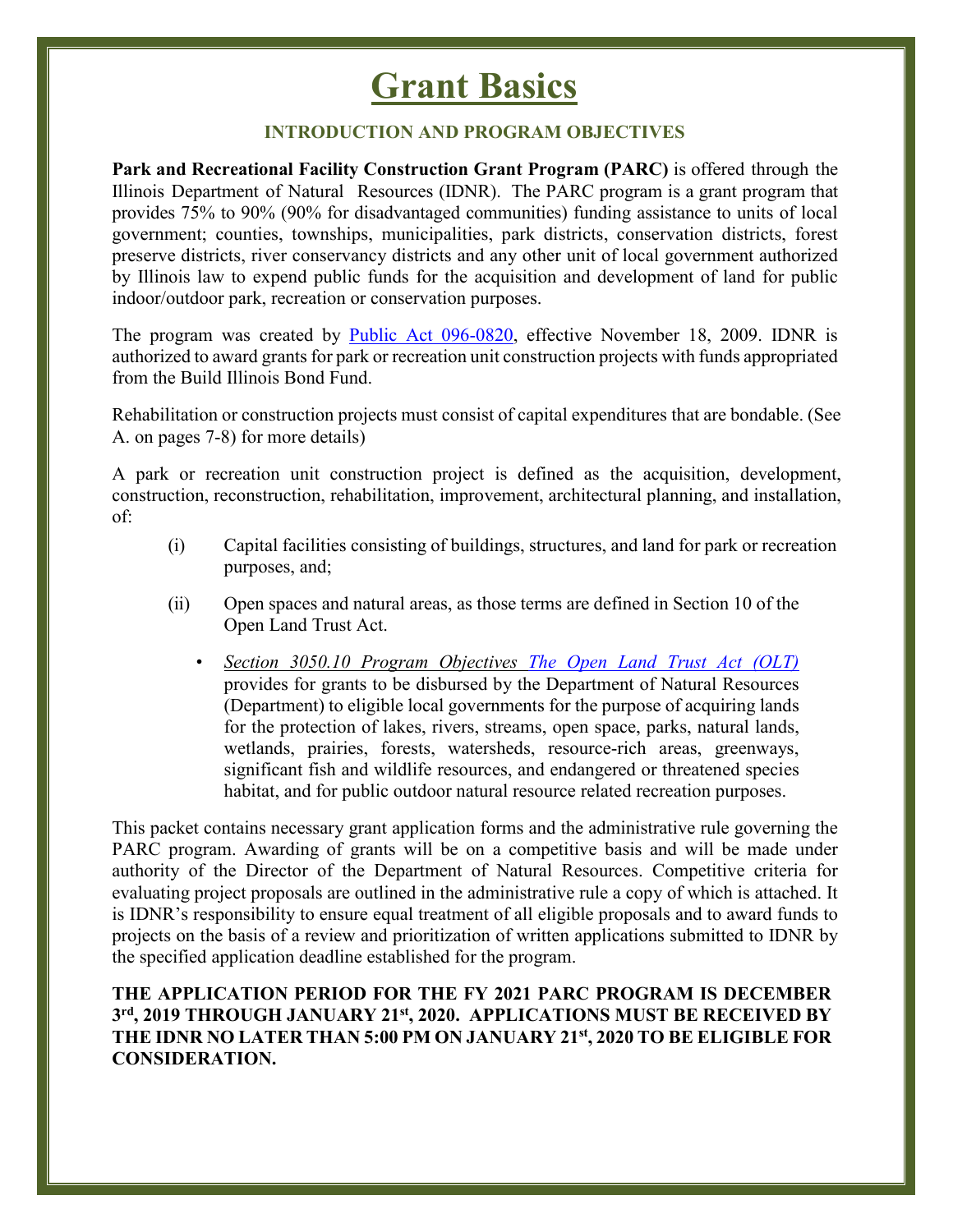The maximum grant amount available per project for the FY 2021 grant cycle is \$2.5 million. Incomplete applications and those received before or after the application period dates are ineligible. There is no limit on the number of applications a local sponsor may submit.

#### **PLEASE NOTE: THE PARC PROGRAM NOW REQUIRES A NON-REFUNDABLE APPLICATION FEE WITH THE EXCEPTION OF GRANTS BEING SOUGHT BY DISADVANTAGED COMMUNITIES, AS VERIFIED BY IDNR PRIOR TO APPLICATION. PLEASE SEE PARC 1-A IN THE ATTACHED PARC APPLICATION FORMS FOR DETAILED INSTRUCTIONS.**

Additionally, projects that are ultimately awarded grant funds will be required to pay a Grant Award Fee. See attachment 11 for additional details.

To access the application forms, go to:<http://www.dnr.illinois.gov/grants> . Forms may be filled out electronically and submitted as a hard copy. Only one copy of the application, three (3) copies of CERP along with attachments. containing original signatures, is required for submittal. Before completing an application, it is highly recommended that the IDNR grant staff be contacted at 217- 782-7481 to discuss the proposed project informally. Inquiries regarding this program should be directed to the IDNR, Office of Grant Management and Assistance, One Natural Resources Way, Springfield, Illinois 62702-1271. Telephone: 217/782-7481, FAX: 217/782-9599 or email: [dnr.grants@illinois.gov.](mailto:dnr.grants@illinois.gov) Web address is [http://www.dnr.illinois.gov/grants.](http://www.dnr.illinois.gov/grants)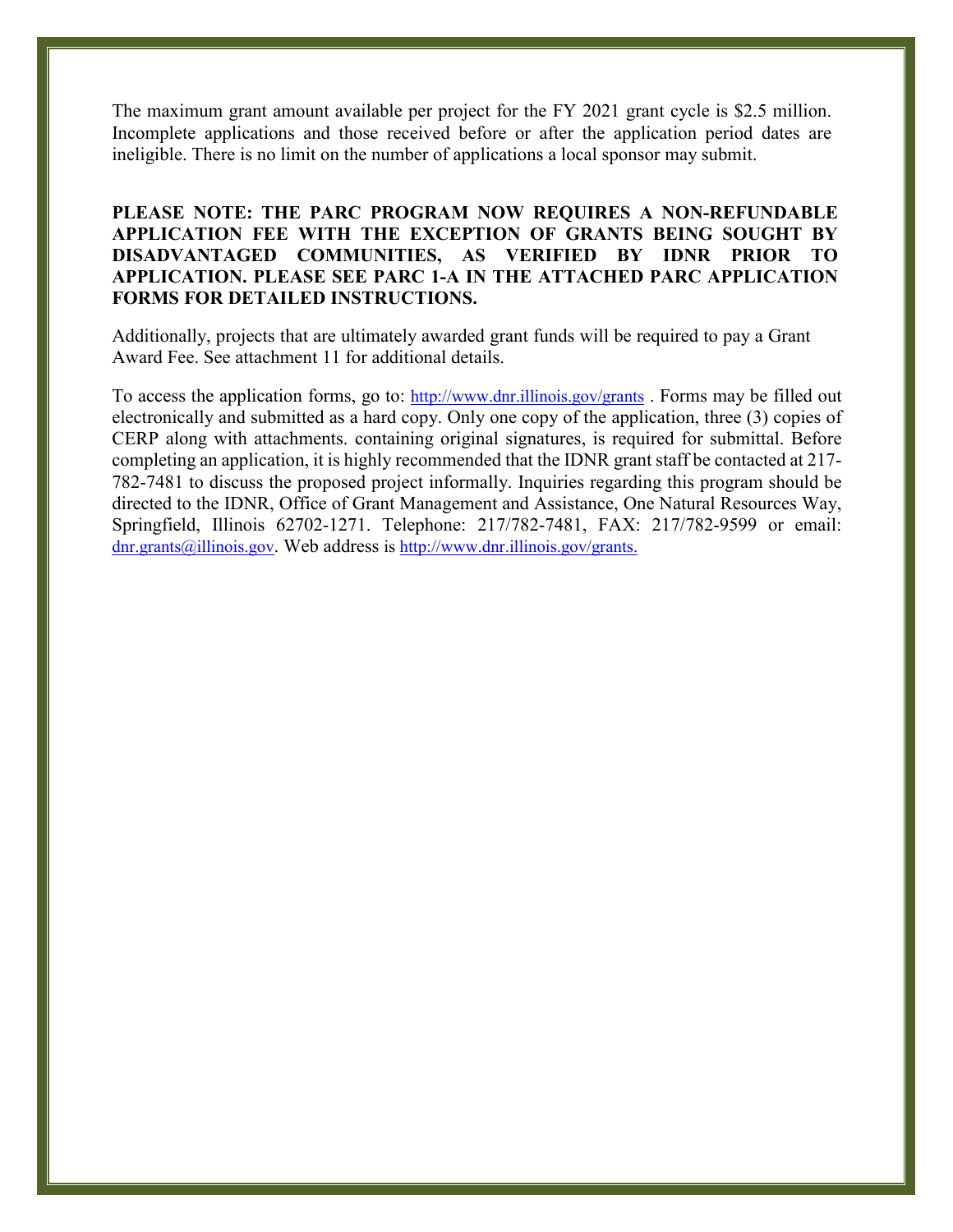# **Frequently Asked Questions**

#### **What is the main intent of the program?**

#### Read - [Act 17 ILL.ADM.Code 3070](https://www.dnr.illinois.gov/adrules/documents/17-3070.pdf) section 3070.10

Renovation or construction of indoor recreation facilities is the priority of this program since they are not eligible under other IDNR grant programs.

### **How is PARC funded?**

The PARC program is a funded through State General Obligation Bonds. The amount of money available varies for each grant cycle.

# **Who is eligible to apply for PARC?**

# Read - [Act 17 ILL.ADM.Code 3070](https://www.dnr.illinois.gov/adrules/documents/17-3070.pdf) section 3070.20

Local agencies eligible for assistance under this program are any unit of local government with the authority to expend public funds for the acquisition and development of land for public indoor or outdoor park, recreation, or conservation purposes. This includes, but is not limited to, counties, townships, municipalities, park districts, conservation districts, forest preserve districts and river conservancy districts.

### **Does our local agency have to be registered under the Grants Accountability and Transparency Act (GATA) to apply for these funds?**

Yes, the Grant Accountability and Transparency Act, 30 ILCS 708/1 et. seq. (GATA) requires all entities requesting grant funding from any State Agency must first be registered in the GATA Grantee Portal. Their website is: [https://grants.illinois.gov/portal/.](https://grants.illinois.gov/portal/) No applications will be accepted from any project sponsor who is not registered in the GATA system.

# **Are there additional forms that must be completed to comply with GATA?**

Yes, a GATA Standard Application and a GATA Uniform Budget Template must also be submitted for your application to be considered complete (along with the PARC application).

# **How much money is available through the grant program?**

The PARC grant is not run on an annually basis. This varies each time the General Assembly authorities' funds for PARC Grant funding. For fiscal year 2021, available funding is estimated at \$25 million.

# **What are the minimum and maximum funding assistance amounts I can apply for?**

Read **-** [Act 17 ILL.ADM.Code 3070](https://www.dnr.illinois.gov/adrules/documents/17-3070.pdf) section 3070.30

Due to bondability criteria, the minimum total project cost (including match) is \$25,000.

The maximum grant in FY2021 is \$2,500,000.00. The Administrative Rule states that no single construction project may be eligible to receive more than 10% of the amount so appropriated for any fiscal year, and no more than 10% of the total appropriation may be committed or expended on any one project. Total available funding in FY 2021 is estimated at \$25,000,000.00.

# **Is there additional information available on how funding will be distributed?**

Read **-** [Act 17 ILL.ADM.Code 3070](https://www.dnr.illinois.gov/adrules/documents/17-3070.pdf) section 3070.30

The Administrative Rule sets parameters for funding distribution based upon total program funding. Estimated total available funding in FY 2021 is \$25,000,000.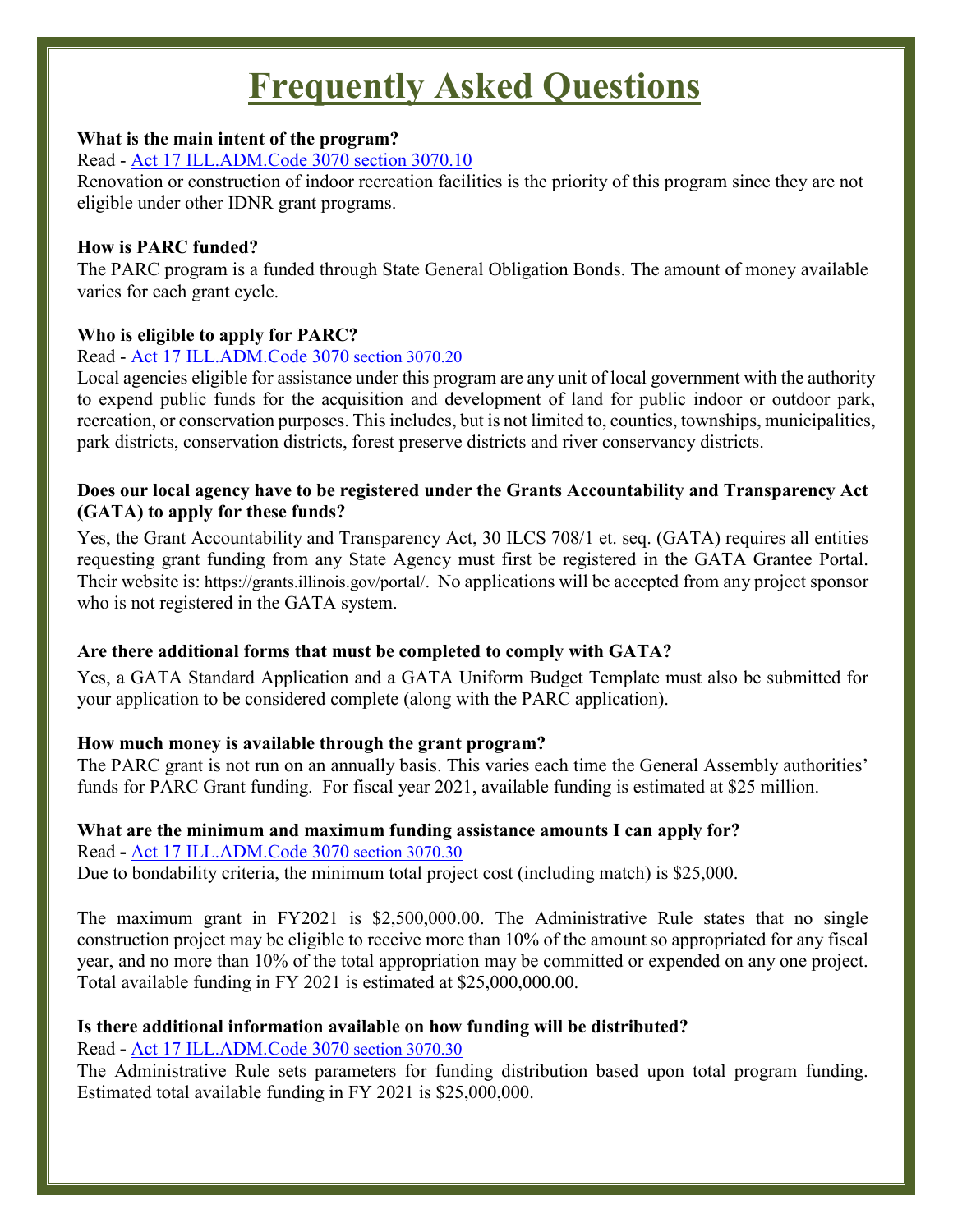#### **Funding will be distributed as follows:**

- No single construction project may be eligible to receive more than 10% of the total appropriated funds for the fiscal year. For FY 2021, the maximum grant amount will be \$2.5 million. \$25,000,000.00 times 10%= \$2,500,000.
- 20% shall be awarded to the Chicago Park District \$25,000,000.00 times 20%= \$5,000,000.
- 80% shall be awarded to local government units outside the City of Chicago  $$25,000,000.00$  times  $80\% = $20,000.000$ .
- Up to 10% of the appropriated funds for FY 2021 can be provided to disadvantaged communities with a reduced match requirement (grant covers 90% of project costs instead of 75%).

**That amount for FY2021 grant cycle would be \$2,500,000 (or one grant at the maximum threshold depending on the request amount and rank order after scored. \$25,000,000.00 times 10% = \$2,500,000 (or one grant at the maximum threshold).** 

#### **Disadvantaged Communities must make a selection on Certification Form DOC-1.**

#### **Is there an application fee?**

Yes, the PARC program requires a non-refundable application fee. This fee is calculated as  $\frac{1}{4}$  of  $1\%$ (0.0025%) of the grant request. There is a minimum fee of \$100 and a maximum fee of \$300. See Attachment 1-A in the grant program manual.

#### **Is there a fee if my project is selected for funding?**

Yes, there is a Grant Award Fee of 1% of the total funding assistance awarded with a maximum fee of \$5,000.

#### **When is the grant application deadline?**

Completed local sponsor project applications must be received by the IDNR during the application period to be considered in the PARC grant cycle or as indicated in the current Notice of Funding Opportunity (NOFO). The current application cycle NOFO can be found in the Catalog of State Financial Assistance (CSFA) at [https://www2.illinois.gov/sites/GATA/Grants/SitePages/CSFA.aspx.](https://www2.illinois.gov/sites/GATA/Grants/SitePages/CSFA.aspx) **Applications received before application period opening date or after 5:00 p.m. on application period closing date will not be accepted – NO EXCEPTIONS. Applications cannot be returned to the local sponsor.** 

#### **How do we ask IDNR staff questions about our project?**

Prior to initiating an application, it is strongly recommended that IDNR grant staff be contacted at 217- 782-7481 or email [dnr.grants@illinois.gov](mailto:dnr.grants@illinois.gov) to discuss the proposed project. Considerable time and effort may be saved by doing so.

#### **Can project costs be incurred prior to grant award?**

All project costs incurred prior to IDNR approval, (with the exception of eligible project architectural/engineering costs) are ineligible for PARC assistance. Only PROPOSED acquisition and development projects are eligible for grant assistance.

#### **Is furniture/ equipment/ exercise equipment, etc. an allowable expense?**

Due to bondability guidelines, "original fittings & furnishing," necessary and appropriate for the functioning of the facility are generally an allowable expense for new structures, or rehabilitation projects that involve major/complete repurposing of existing space. The space would be considered "new", and generally includes structural improvements that are also bondable. To qualify, equipment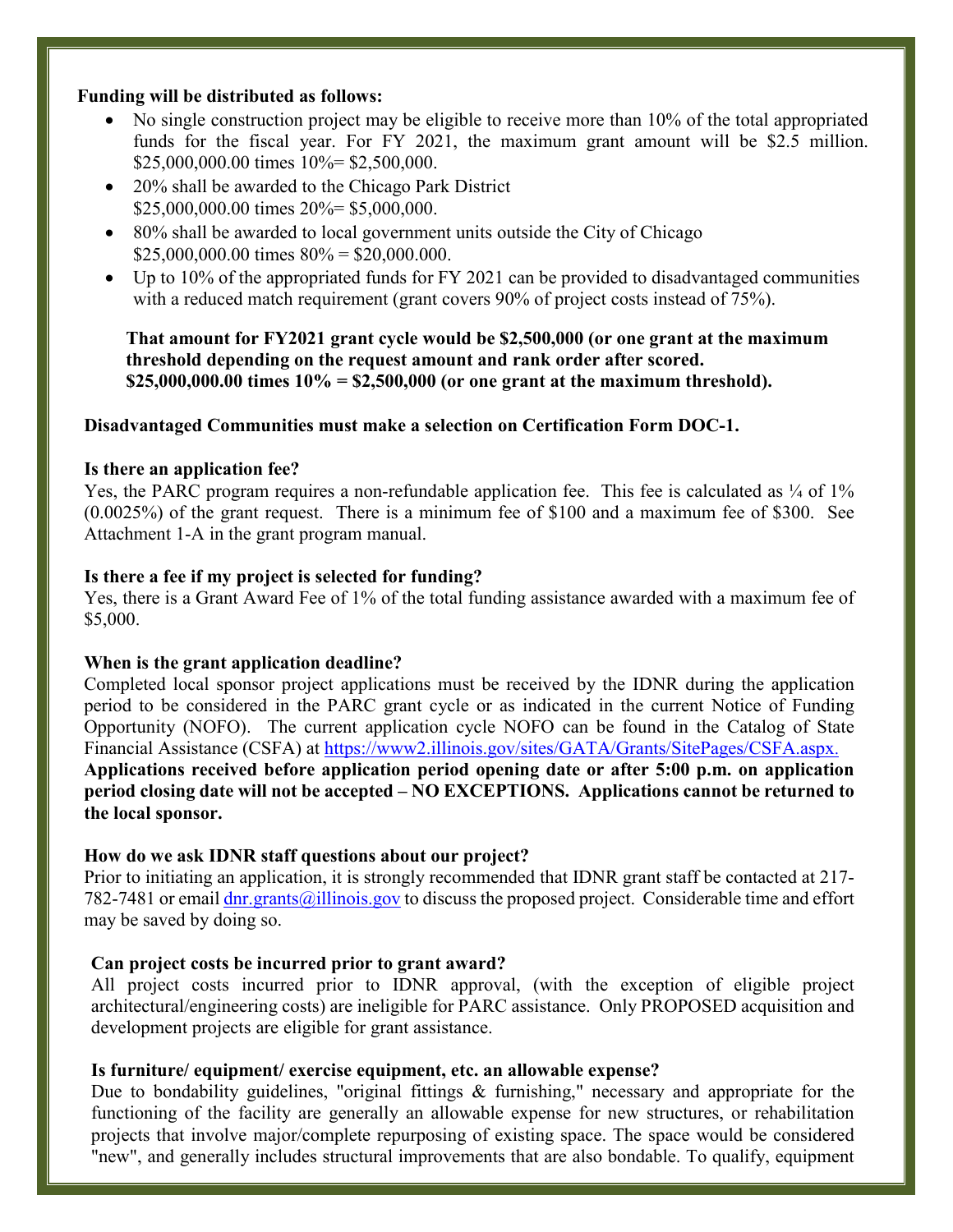and furnishings must cost >\$100.00 and must have a long-term useful life.

 Example: Current space is an airplane hangar; project will repurpose into a fitness center. Project will require extensive alterations to the structure and is bondable, and associated equipment is bondable.

However, if "remodeling" of a space will retain the previous purpose while also providing for replacement equipment within the space, the equipment is not bondable.

 Example: Current space is a fitness center; project will remodel and update the fitness center to still be fitness center. Project bondability is dependent on the scope of the improvements; updated equipment is NOT bondable.

#### **An aggregation of mostly non-bondable elements together into a larger project does not make them bondable.**

#### **Can applications be made for multiple grants in the same year?**

There is no limit on the number of applications a local sponsor may submit. Project proposals must be for a single site; multi-site projects are not eligible. A single application consisting of both acquisition and development is not eligible.

#### **Can multiple phase projects be funded with the same grant?**

If a project consists of several stages, the project sponsor should request funds only for the stage(s) that can be adequately financed and completed in the time period specified for such projects (two years or less). If a local sponsor wants to submit an application for Phase II development of a site that is currently under construction from a Phase I PARC grant, the sponsor must contact IDNR staff for review and possible approval.

# **Can I make changes to my proposed project scope after it has been selected for funding?**

All proposed grant projects are competitively scored and selected on the basis of merit. Under most circumstances, local sponsors may not deviate from the scope of an approved project. Occasionally circumstances arise whereby the project sponsor may request authorization to minimally revise the scope of an approved project. Such changes are made at the sole discretion of the IDNR staff.

#### **Can schools or private groups have exclusive or priority use of a facility?**

Schools and private groups may NOT have exclusive or priority rights to part or all of the site. All projects funded by this grant program must be open to the general public.

#### **Can PARC funding be used for a project that restricts use to a certain user group?**

All projects funded through this grant program must be open to the general public. Previous grant recipients have been required to pay back funding when it has been determined that the site is not open to the general public. Examples of ineligible projects include sites that are closed during normal operating hours for special invitation-only events (e.g. weddings), campsites that allow annual rental (and therefore are not available routinely to the public), facilities used exclusively by schools, etc.

#### **How much matching funding is required?**

25% match is required for most applicants, 10% match is required for disadvantaged communities.

#### **Are there limitations on using these grant funds to match other state or federal funds?**

PARC grant funds cannot be used to match other state or federal grant funds. For example, a local sponsor cannot use OSLAD funds as match for PARC or vice versa.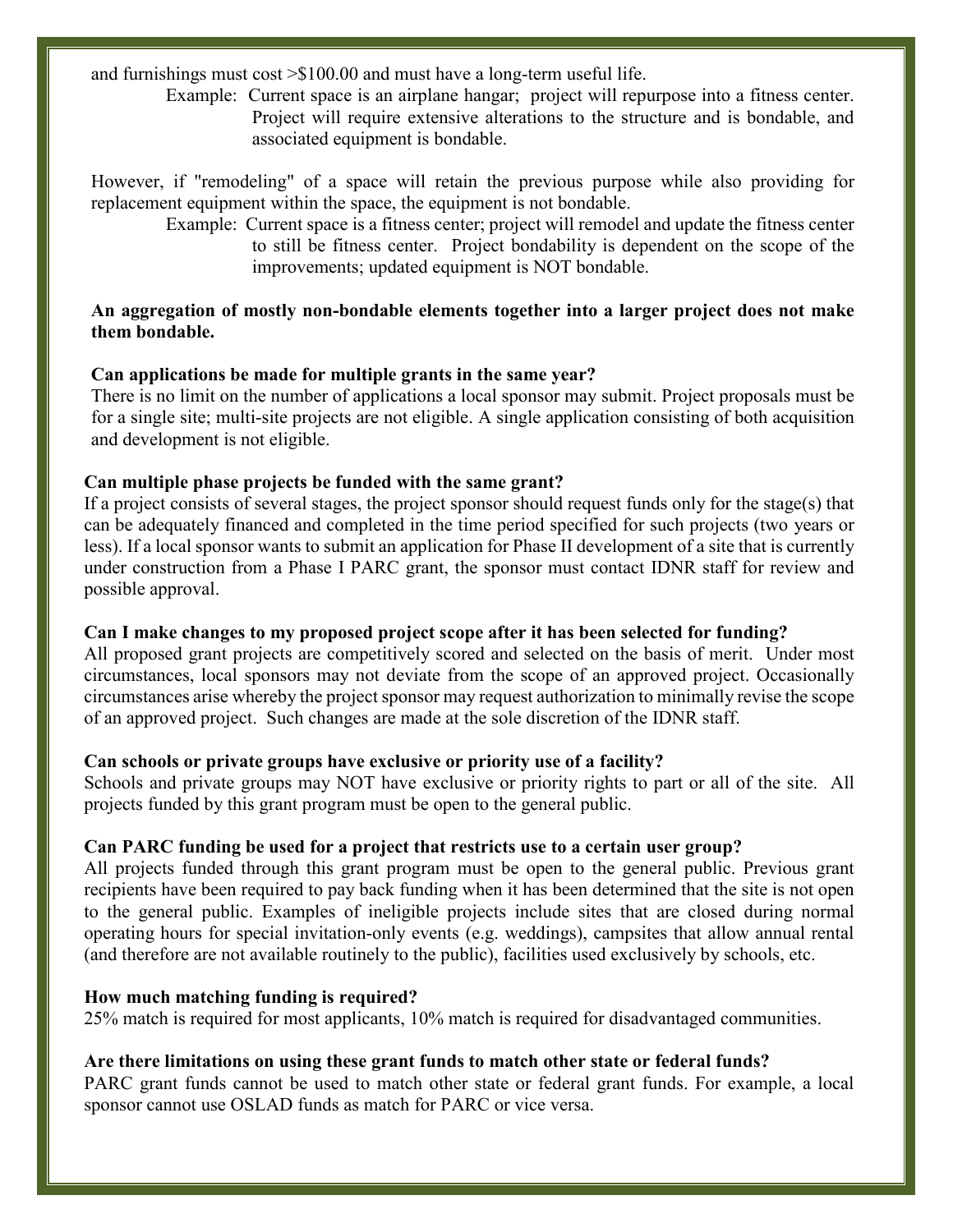#### **What is the difference between an OSLAD and a PARC grant project?**

The objective of PARC is to support capital facilities consisting of buildings, structures, and land for park, recreation purposes or land for open space or natural areas. The objective of OSLAD is to provide grants to eligible local governments to acquire, develop, or rehabilitate lands for public outdoor recreation. The primary difference is that PARC projects may include indoor recreational facilities. Scoring criteria and rating instruments are different between these programs. Most OSLAD (Open Space Lands Acquisition and Development) projects will rank lower under PARC.

A local sponsor may submit the same project under PARC and OSLAD but if the project receives funding under one program, they will not be eligible to receive funding from the other program. If a local sponsor receives a grant under OSLAD, they are not eligible under PARC and can't choose between the two programs to take advantage of the higher reimbursement percentage (75% vs 50%).

Projects that may be more suited for OSLAD program could be ineligible for PARC. Example: a local sponsor wants to construct new playground with no other project components. This would not be eligible because it would not have a life span of 20 years and would not be bondable.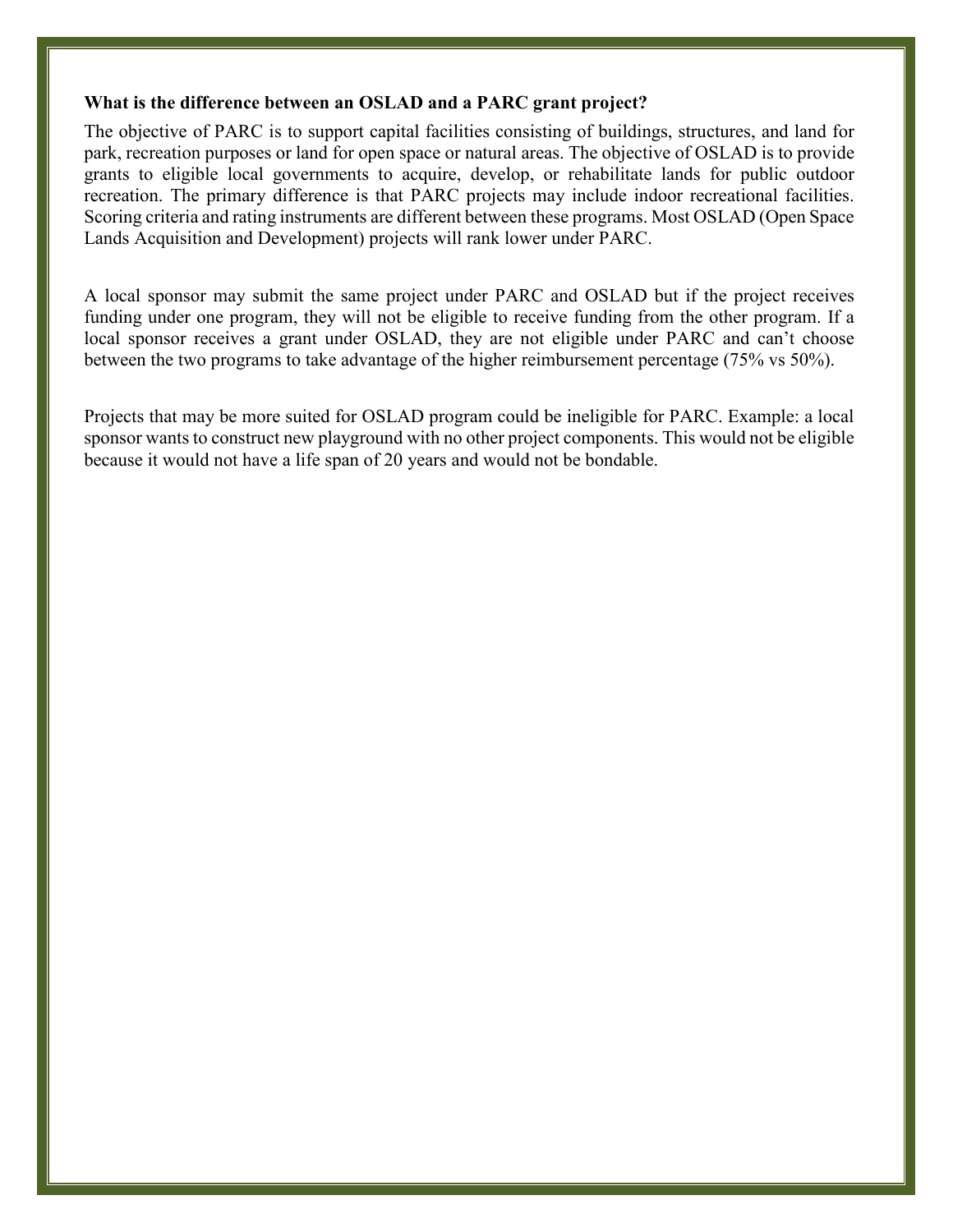# **Guidelines to the PARC Program**

#### **PROGRAM GUIDELINES AND GENERAL PROCEDURES**

#### **I. Revenue**

#### **A. Source and Amount**

The program was created by [Public Act 096-0820,](http://www.ilga.gov/legislation/publicacts/96/096-0820.htm) effective November 18, 2009. IDNR is authorized to award grants for park or recreation unit construction projects with funds appropriated from the Build Illinois Bond Fund.

#### **B. Eligible Applicants**

Distribution of funds is limited to local agencies eligible for assistance under this program. Eligible local agencies are any unit of local government with the authority to expend public funds for the acquisition and development of land for public indoor or outdoor park, recreation, or conservation purposes. This includes, but is not limited to, counties, townships, municipalities, park districts, conservation districts, forest preserve districts and river conservancy districts.

#### **C. Distribution of Funds**

The PARC program shall operate on a reimbursement basis providing up to the following maximum percentages for funding assistance:

- 1. Of the total amount of PARC project funds awarded statewide, 20% shall be awarded to the Chicago Park District, provided that the Chicago Park District complies with the provisions of State law and this Part, and 80% shall be awarded to local government units outside of the City of Chicago.
- 2. No single construction project may be eligible to receive more than 10% of the amount so appropriated for any fiscal year, and no more than 10% of the total appropriation may be committed or expended on any one project.
- 3. Rehabilitation or construction projects must consist of capital expenditures that are bondable. A capital expenditure is an outlay of capital that confers long-term benefits (equal to or greater than 20 years) that permanently improves property value or usefulness. See bondability criteria below.

#### **D. Cost Sharing**

- 1. Any grant under the Park and Recreational Facility Construction Act [\[30 ILCS 764\]](http://www.ilga.gov/legislation/ilcs/ilcs3.asp?ActID=3168&ChapterID=7) (Act) to a local government shall be conditioned upon the State providing assistance up to 75% of the approved project costs, with the exception of those local governments defined as disadvantaged, which shall be eligible for up to 90% State funding assistance provided that no more than 10% of the amount so appropriated in any fiscal year under the Act is made available for disadvantaged local governments.
- 2. IDNR will determine which local sponsors are considered disadvantaged based on calculations using the most current published Illinois Census data and Illinois Department of Revenue information. IDNR may consider a unit of local government's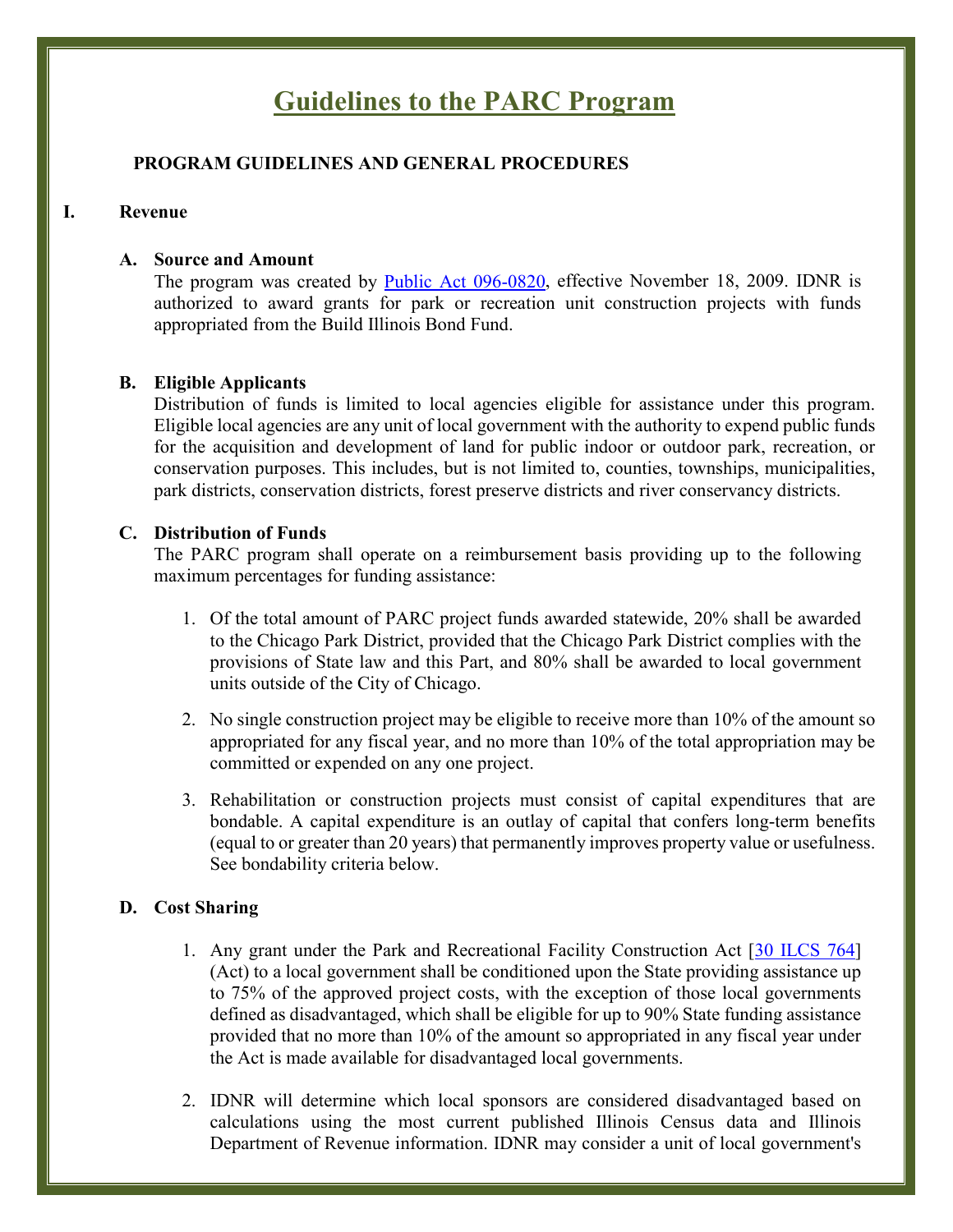request for inclusion as a disadvantaged applicant. If so requested, the unit of local government must submit verifiable data to justify its request. IDNR may consider other available data in its calculations, but reserves the final determination on whether an applicant meets the definition of a disadvantaged community.

- 3. Disadvantaged community is defined as:
	- An eligible local government located within a Standard Metropolitan Statistical Area (SMSA) with a per capita equalized assessed valuation (EAV) less than 60% of the State average and more than 15% of the population below the national poverty level and not containing a University in the community; or
	- An eligible local government located outside an SMSA with an EAV less than 50% of the State average and more than 20% of its population below the poverty level and not containing a University in the community.
	- The formula for disadvantaged communities is different for the PARC grant verses the OSLAD grants.

**IDNR may consider a unit of local government's request for inclusion as a disadvantaged applicant. If so requested, the unit of local government must submit verifiable data to justify its request. IDNR may consider other available data in its calculations but reserves the final determination on whether an applicant meets the definition of a disadvantaged community.**

### **II. Types of Eligible PARC Projects**

PARC grants are available for the acquisition and development of land for public indoor/outdoor park, recreation or conservation purposes. Applications must be for a single project site and the local sponsor must be capable of accomplishing the project in the specified PARC program time frame.

Rehabilitation or Construction Projects with Capital Expenditures. Capital expenditure means an outlay of capital that confers long-term benefits that permanently improve the property's value or usefulness. Capital expenditures generally include, but are not limited to, one or more of the following purposes: land acquisition, architectural planning and engineering design costs in association with a larger bondable project; demolition (in preparation for additional work); site preparation and improvement; utility work; new construction of buildings and structures; reconstruction or improvement of existing buildings or structures; initial furniture and equipment integral to the project; replacement of currently utilized assets by a better asset; and expansion of existing buildings or facilities.

#### **A. Bondable**

Rehabilitation or construction projects must consist of capital expenditures that are bondable. A capital expenditure is an outlay of capital that confers long-term benefits (equal to or greater than 20 years) that permanently improves property value or usefulness. Eligible project types include, but are not limited to:

- demolition at site in preparation for additional indoor/outdoor recreation purposes
- site preparation and improvements for indoor/outdoor recreation purposes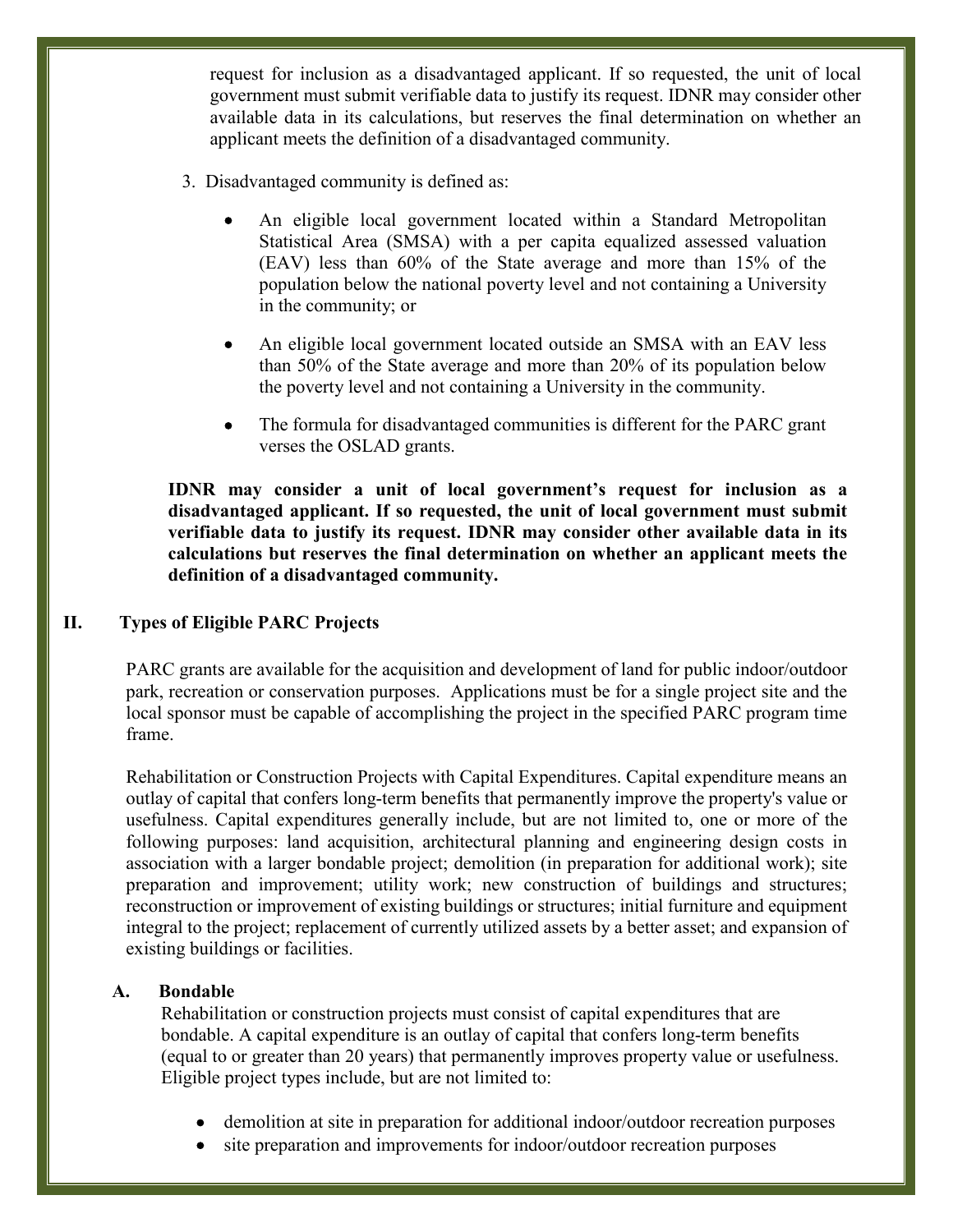- utility work for indoor/outdoor recreation purposes
- reconstruction or improvement of existing buildings or structures for indoor/outdoor recreation purposes
- expansion of existing buildings or facilities for indoor/outdoor recreation purposes
- new construction of buildings and structures for indoor/outdoor recreation purposes

Original fittings, furnishings, and equipment on new structures are bondable. Fittings, furnishings, and equipment are bondable for remodeling/ rehabilitation projects only if they involve a complete/ major repurposing of existing space. Bundling multiple non-bondable elements into a larger project does not make them bondable.

DNR will have final decision-making authority regarding eligibility and the determination of what constitutes a bondable project. Additional information is available in the Bonding Guidelines in the Illinois Administrative Code [\[71 IL Admin Code Section 50\]](http://www.ilga.gov/commission/jcar/admincode/071/07100050sections.html).

#### **B. Eligible Project Categories**

Eligible projects include, but are not limited to, the following:

#### **1. Acquisition Projects**

Eligible acquisition projects include the following:

- Acquisition of capital facilities consisting of buildings, structures and land for parks; or
- Acquisition of open spaces and natural areas, as defined in Section 3050.10 of the Illinois Open Land Trust Act. The Act provides for grants to be disbursed for the purpose of acquiring lands for the protection of lakes, rivers, streams, opens space, parks, natural lands, wetlands, prairies, forests, watersheds, resource-rich areas, greenways, significant fish and wildlife resources, endangered or threatened species habitat, and for public outdoor natural resource related recreation purposes.
- Construction of new public indoor/outdoor recreation buildings, structures and facilities;
- Expansion of existing public indoor/outdoor recreation buildings, structures and facilities;
- General park purposes such as regional, community and neighborhood parks and playfields;
- Frontage on public surface waters for recreation use;
- Open space/conservation purposes to protect floodplains, wetlands, natural areas, wildlife habitat and unique geologic or biologic features;
- Linear corridors for trails and/or greenways; and
- Additions to the projects described in subsections  $(a)(3)(A)$  through  $(F)$ .

**All properties acquired with PARC assistance are required to have a covenant placed on the deed at the time of the recording that stipulates the property must be used, in perpetuity, solely for public recreation purposes. Appraisal costs, up to a maximum of \$4,000 per appraisal, necessary to fulfill program requirements to establish a property's "market value" for an approved acquisition grant project are considered eligible project costs.**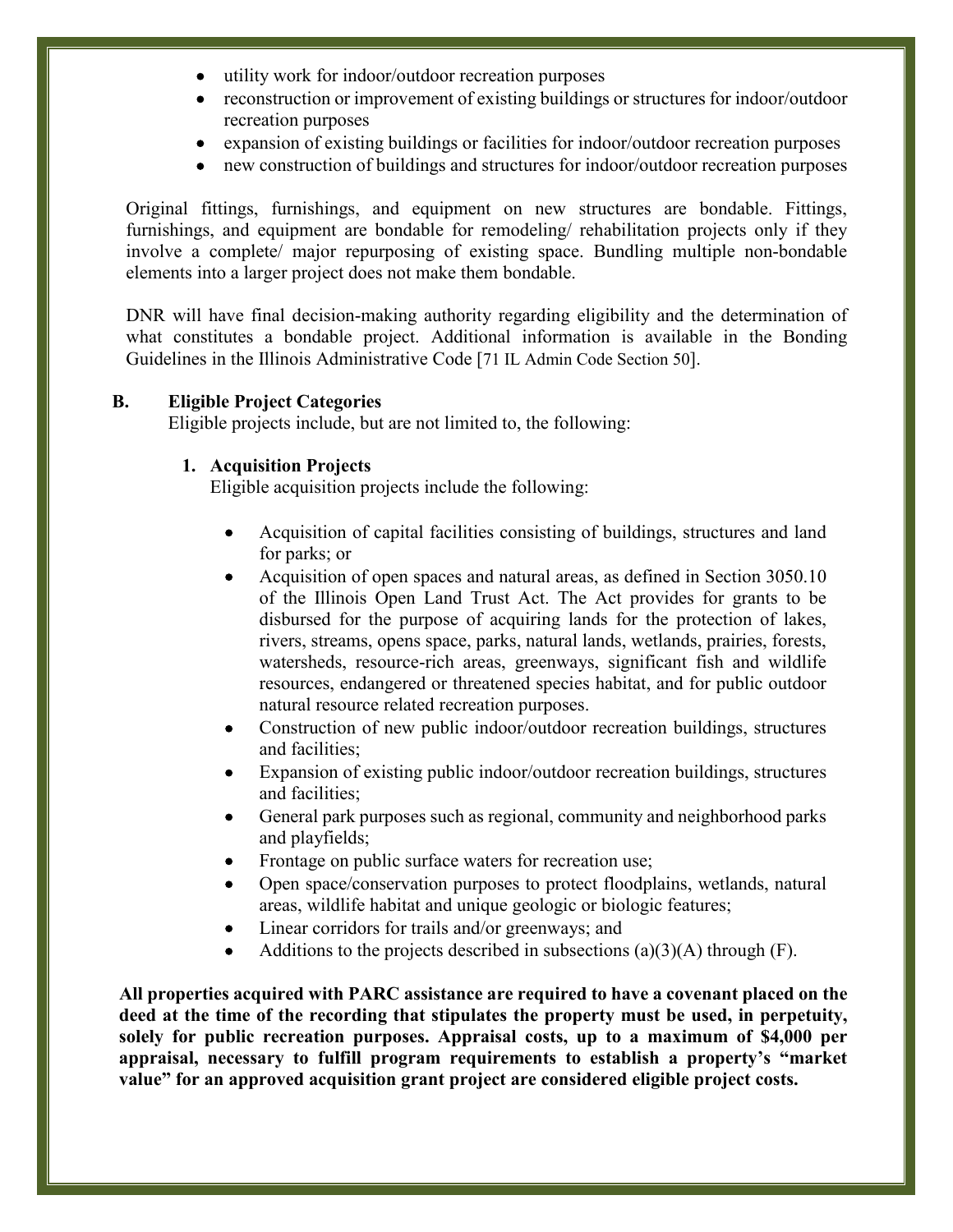### **2. Development Projects**

Eligible development projects include, but are not limited to, the following:

- Development, construction, reconstruction, rehabilitation, improvement, architectural planning and installation of buildings, structures and related infrastructure for park or recreation purposes.
- Outdoor recreation facilities such as playgrounds, trails, sport fields, shelters, etc. See section above on what makes a project bondable.

**For proposed development projects, the local sponsor must possess adequate "control and tenure" over the project site by the time of application submittal. Failure to provide proof of adequate control and tenure over the project site will result in the automatic denial without consideration. Applications will not be returned to the local sponsor.**

Examples of buildings and facilities that support outdoor/indoor recreation include but are not limited to sports fieldhouses, gymnasiums, natatoriums, recreation centers, indoor shooting/ archery ranges, clubhouses/golfing, nature interpretive centers, bathhouses, warming shelters, indoor batting cages, indoor golf facility, indoor soccer fields, tennis courts, racquetball, squash, badminton, handball and ice-skating facilities.

**Building renovations may not include furniture, telecommunication or equipment and other non-bondable items. However, new building construction may include original furniture and equipment. For example: Fitness Equipment.**

**Please contact IDNR staff with any questions on project eligibility.** 

#### **III. Ineligible for PARC assistance**

- Architectural/engineering project as a standalone project with no development is not eligible. If the project includes both development and architectural/engineering, it is eligible.
- Operational costs No grant funds awarded by the Department shall be used for operational costs.
- Not bondable Example: a local sponsor wants to construct new playground with no other project components. This would not be eligible because it would not have a life span of 20 years and would not be bondable.
- Schools not allowed to restrict grant funded areas to school activity only. It must be open to the general public.
- projects with a total cost of less than \$25,000;
- feasibility studies, long-range development plans, master plans, and historical or archaeological research;
- Costs of repairs or maintenance that are normally anticipated to occur;
- Remodeling of a limited nature or scope that is not done as part of a larger bondable project;
- Costs of staff or resident labor and material:
- Ongoing operational and administrative expenses;
- Installation of fire alarms, smoke detectors, or connections of building monitoring systems to a central or off-site central monitor, unless included in a larger bondable project; and
- Purchase of vehicles or construction equipment.
- Acquisition of land from another public agency (excluding school districts) is not eligible for PARC grant assistance.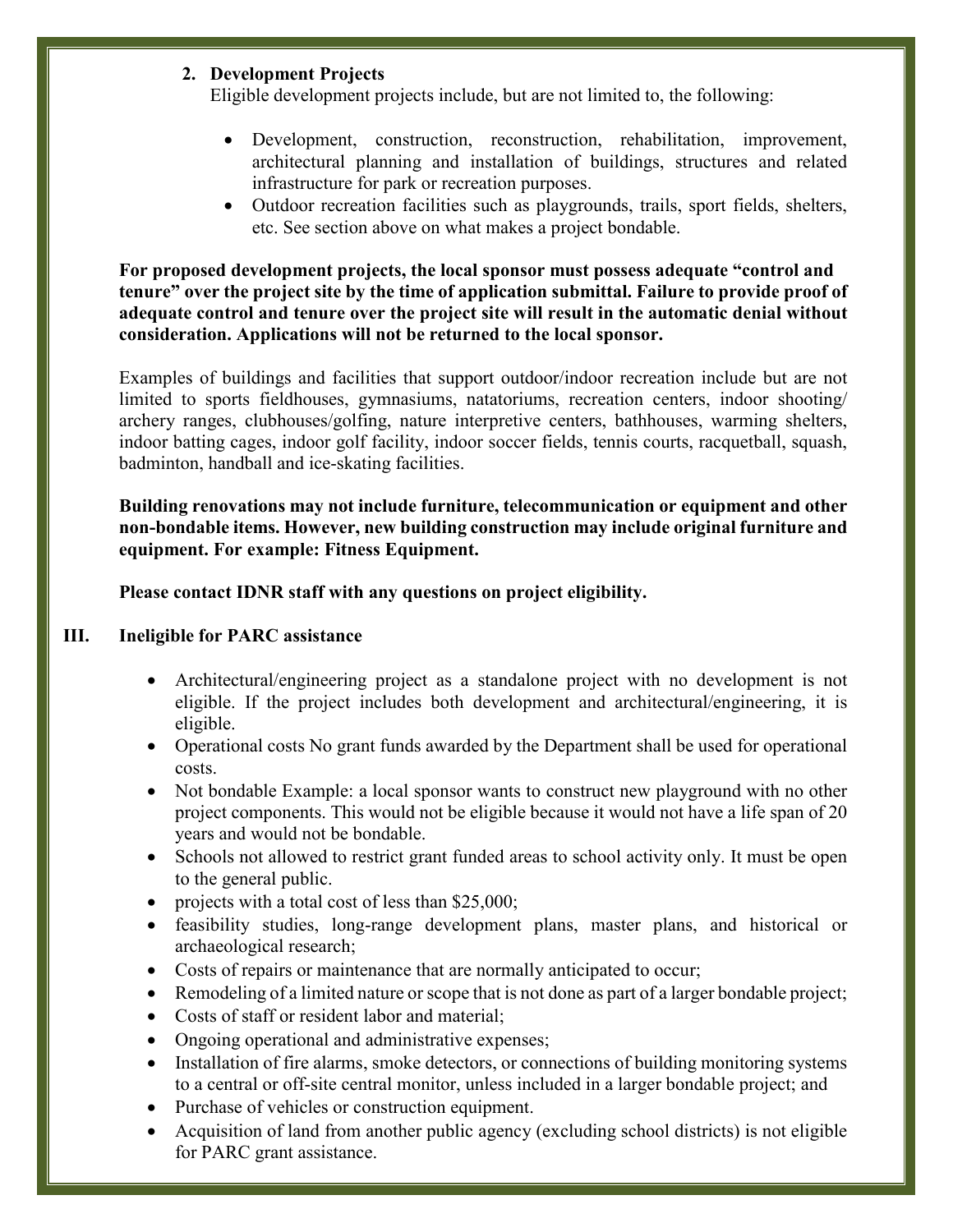- Project costs for which reimbursement is sought cannot be incurred by the project applicant prior to grant approval notification. Costs incurred prior to Department approval are ineligible for grant assistance with the exception of architectural and engineering fees. For acquisition projects, costs are considered incurred when a property deed, lease or other conveyance is accepted by the local sponsor or first payment is made on the project property or to an escrow account for the property.
- Development project costs are considered incurred on the date construction contracts are signed or actual physical work begins on the project site or project materials are delivered.
- No grant funds shall be awarded for the acquisition or development of land that will not be available for general public indoor/outdoor recreation use.
- PARC grant funds cannot be used to match other State or federal grant funds.

#### **IV. Fees**

#### **A. Grant Application Fee**

The PARC grant program requires a non-refundable application fee, with the exception of grants sought by Disadvantaged Communities, as verified by the IDNR prior to application [\[17 Ill. Admin. Code 3000\]](http://www.ilga.gov/commission/jcar/admincode/017/01703000sections.html).

#### **This fee is not a reimbursable expense and cannot be included in the project budget.**

The grant application fee amount shall be calculated as  $\frac{1}{4}$  of 1% (0.0025%) of the grant request with a minimum fee of \$100 and a maximum fee of \$300. EXAMPLES:

A \$100,000 funding assistance request would require a \$250 application fee (\$100,000 x  $0.0025 = $250$ 

A \$750,000 funding assistance request would require a \$300 application fee (\$750,000 x  $0.0025 = $1,875$  which exceeds the \$300 maximum)

Grant application fees shall be rounded up to the nearest whole dollar amount: EXAMPLE:

A \$115,000 funding assistance request would require a \$288 grant application fee  $$115,000 \times 0.0025 =$ 

\$287.50 rounded up to the nearest whole dollar  $=$  \$288)

**Applications submitted without the required grant application fee, or with an incorrect amount, will not be accepted by IDNR. Failure of a grant application fee to clear the bank it is drawn against will result in the automatic denial without consideration. Applications will not be returned to the local sponsor.**

#### **B. Grant Award Fee**

The PARC grant program requires a Grant Award Fee be submitted by successful applicants at the time the formal grant agreement is returned to the IDNR for final execution. This fee shall be calculated as 1% of the total funding assistance awarded. [\[17 Ill. Admin. Code 3000\]](http://www.ilga.gov/commission/jcar/admincode/017/01703000sections.html).

No single Grant Award Fee shall exceed \$5,000.00. (PLEASE NOTE: Grants awarded to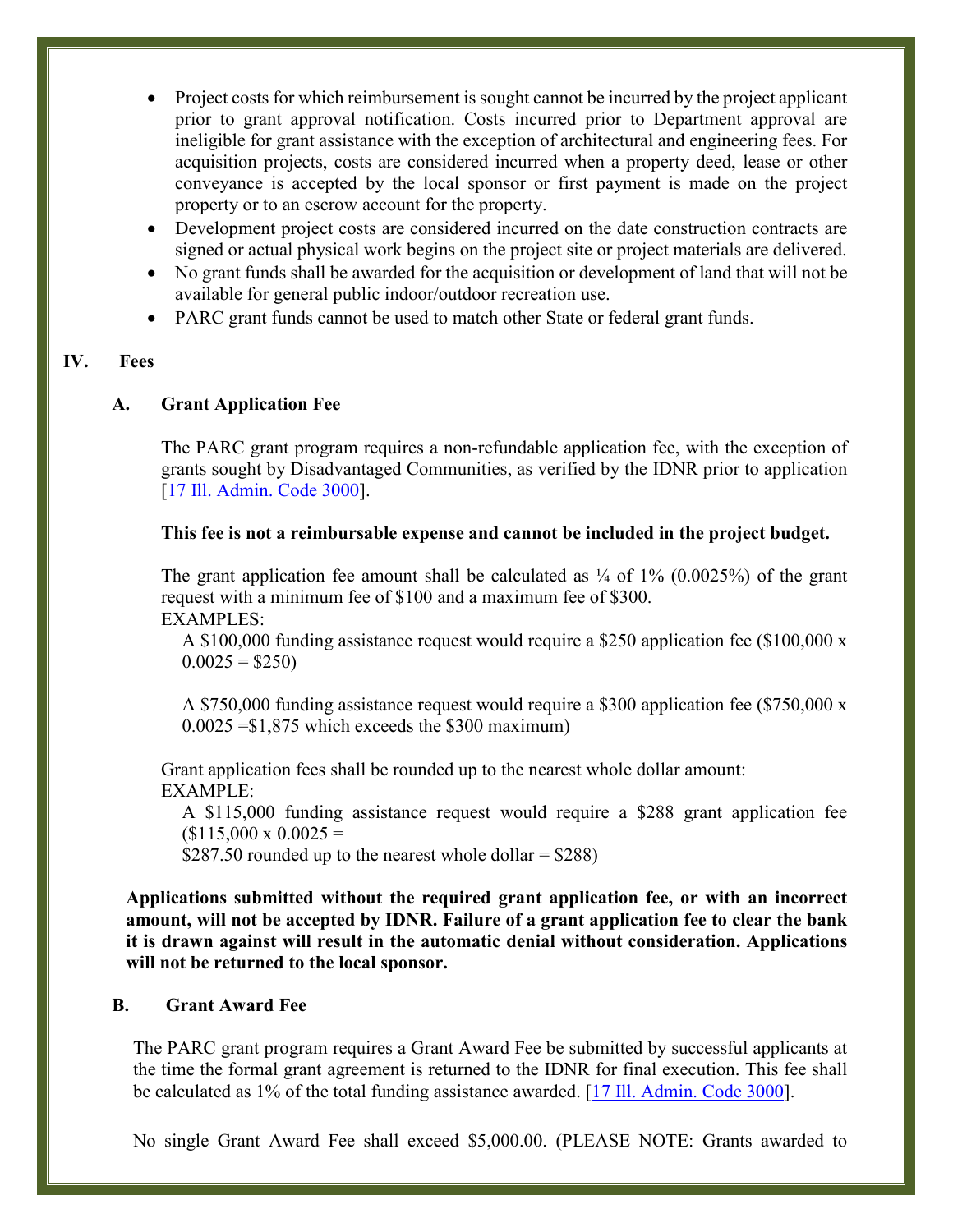Disadvantaged Communities, as verified by IDNR prior to application, are NOT required to submit this fee.)

#### EXAMPLES:

A \$200,000 grant award would require a \$2,000 Grant Award Fee (\$200,000 x 0.01 = \$2,000)

A \$750,000 grant award would require a \$5,000 Grant Award Fee (\$750,000 x  $0.01 = $7,500$  which exceeds the \$5,000 maximum)

Grant Award Fees shall be rounded up to the nearest whole dollar amount.

#### EXAMPLE:

A \$454,750 grant award would require a \$4,548 Grant Award Fee (\$454,750 x 0.01 = \$4,547.50 rounded up to the nearest whole dollar  $= 4,548$ )

The local sponsor may choose to consider the Grant Award Fee as an allowable reimbursement cost and include this cost in the identified costs of the project if so desired.

**Grant agreements returned without the required Grant Award Fee, or with an incorrect amount, will not be accepted by IDNR. Failure of a Grant Award Fee to clear the bank it is drawn against will result in the automatic denial of the award and cancellation of the grant without further consideration.**

#### **V. Local Sponsor Financing and Reimbursement**

#### **A. Definition of a Local Sponsor**

The local sponsor is the legal entity that is applying for grant funding. It is the responsibility of the local sponsor to complete the project, if funded, in compliance with the executed grant agreement. All grant payments from IDNR are issued to the local sponsor. Please note that other terms such as local agency, sponsoring agency, local sponsor, applicant organization, grant applicant, project applicant, applicant, grantee, vendor, and grant recipient may be used interchangeably.

#### **B. Ability to initially finance**

The local sponsor must possess the ability to initially finance the cost of an approved development project prior to receipt of grant reimbursement.

#### **C. Reimbursement schedule and processing time**

Billing requests for grant reimbursement will be processed after 100% project completion, or as an option, they may also be processed after 50 % project completion. Approved projects should be completed by the grant agreement expiration date. The local sponsor must submit a project billing request to the DNR showing proof of 50% (optional) or 100% project completion and project cost/payment.

Once the billing request is approved, reimbursement should be issued to the local sponsor within 60 - 90 days. (Detailed instructions for project billings are sent to the local sponsor at the time of project grant approval.)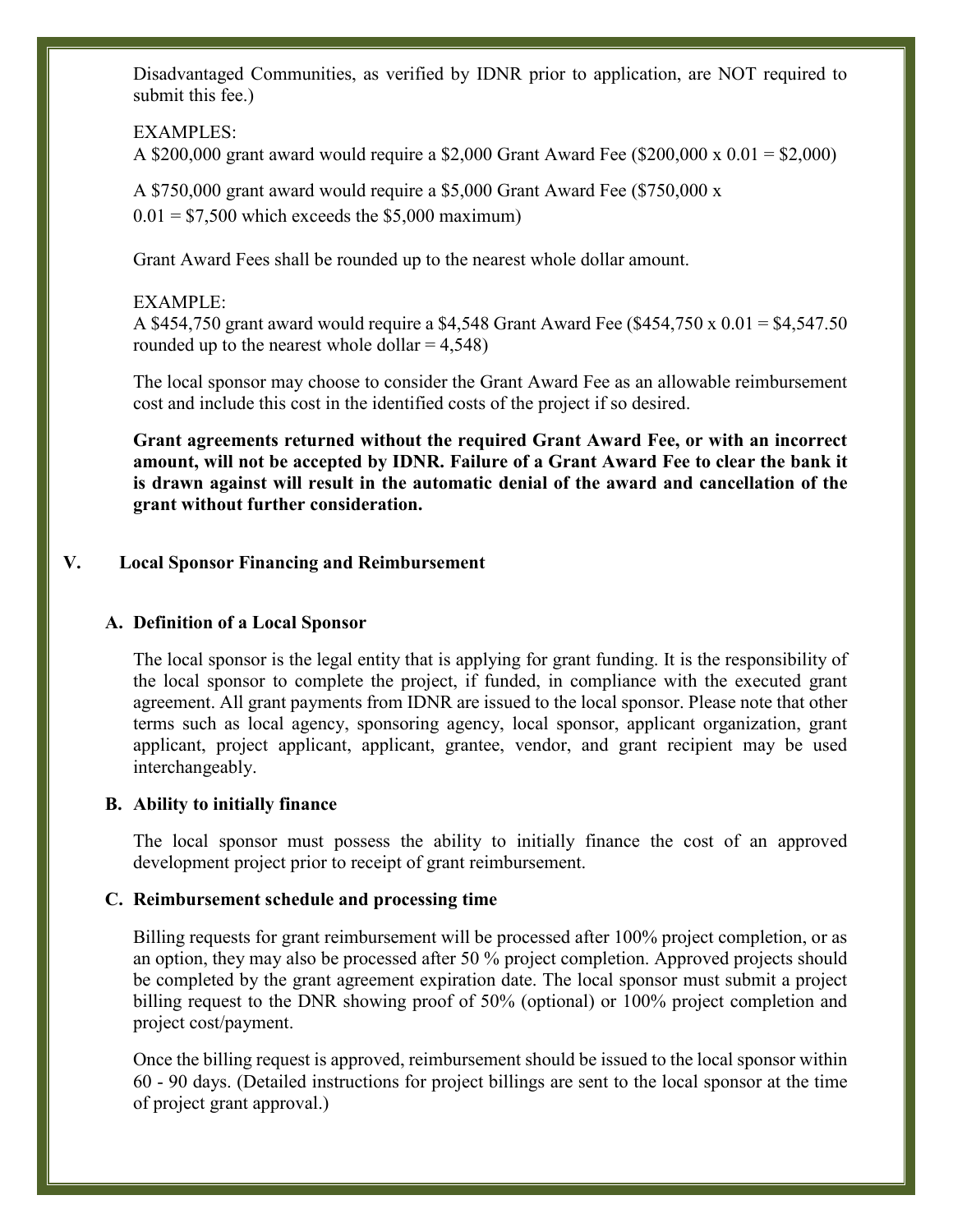#### **D. Use of PARC Grant to Match Other Funding**

PARC grant funds cannot be used to match other state or federal grant funds. State or federal grant funds cannot be used to match PARC. Example: A local sponsor cannot use PARC funds as match for OSLAD or vice versa.

#### **E. Agreed Upon Procedures**

Costs claimed for reimbursement at 50% (optional) and 100% project completion must be reviewed and attested to by an independent CPA in accordance with the Statement on Standards for Attestation Engagements as established by the American Institute of Certified Public Accountants. The independent Attestation will be based on the "Agreed Upon Procedures" developed by IDNR. A copy of the document completed by the independent CPA based on the "Agreed Upon Procedures" is submitted with the reimbursement request.

NOTE: The cost of having the independent attestation of the Project Billing conducted is considered an eligible project cost and may be claimed for 75% or 90% grant reimbursement **if the sponsor qualifies as a "disadvantaged community"**. See PARC- 1/General Project Data, #  $11\&\text{/or }12$ 

#### **VI. Planning**

#### **A. Architect and/or Engineer**

Unless otherwise approved by IDNR, the local sponsor shall retain the services of a registered professional architect and/or engineer to make necessary field surveys, prepare detailed plans and specifications, and contract agreements; furnish necessary field supervision of the project construction; and provide other services that may be necessary for the proper design and construction of the approved project. These professional services shall be obtained pursuant to the Local Government Professional Services Selection Act [\(50 ILCS 510/1 et seq.\)](http://www.ilga.gov/legislation/ilcs/ilcs3.asp?ActID=726&ChapterID=11)

The maximum allowable claim for hired "contracted" Architectural/Engineering (A/E) services used for proper project design and construction supervision/administration of an approved PARC development project shall be based upon the following percentage of actual PARCassisted construction costs:

15.25% Initial analysis, design & bid work, on site construction supervision and final project close-out work

#### **B. Accessibility**

All facilities constructed with PARC assistance must be developed and designed to accommodate full accessibility standards as per the Illinois Accessibility Code (October 2018) and the "Americans with Disabilities Act" Accessibility Guidelines (ADAAG). Although the Illinois Accessibility Code standards do not address specific criteria for accessibility involving all recreational facilities, there is a reference to "Recreational Facilities" on Pg. 87 of the Code. A copy of the Illinois Accessibility Code may be obtained by calling 217-782-2864 (Springfield) or 312-814-6000 (Chicago).

To supplement this information, the U. S. Architectural and Transportation Barriers Compliance Board pursuant to ADA has developed final guidelines for recreation facilities and outdoor developed areas. Copies of the guidelines can be obtained by writing to: Access Board,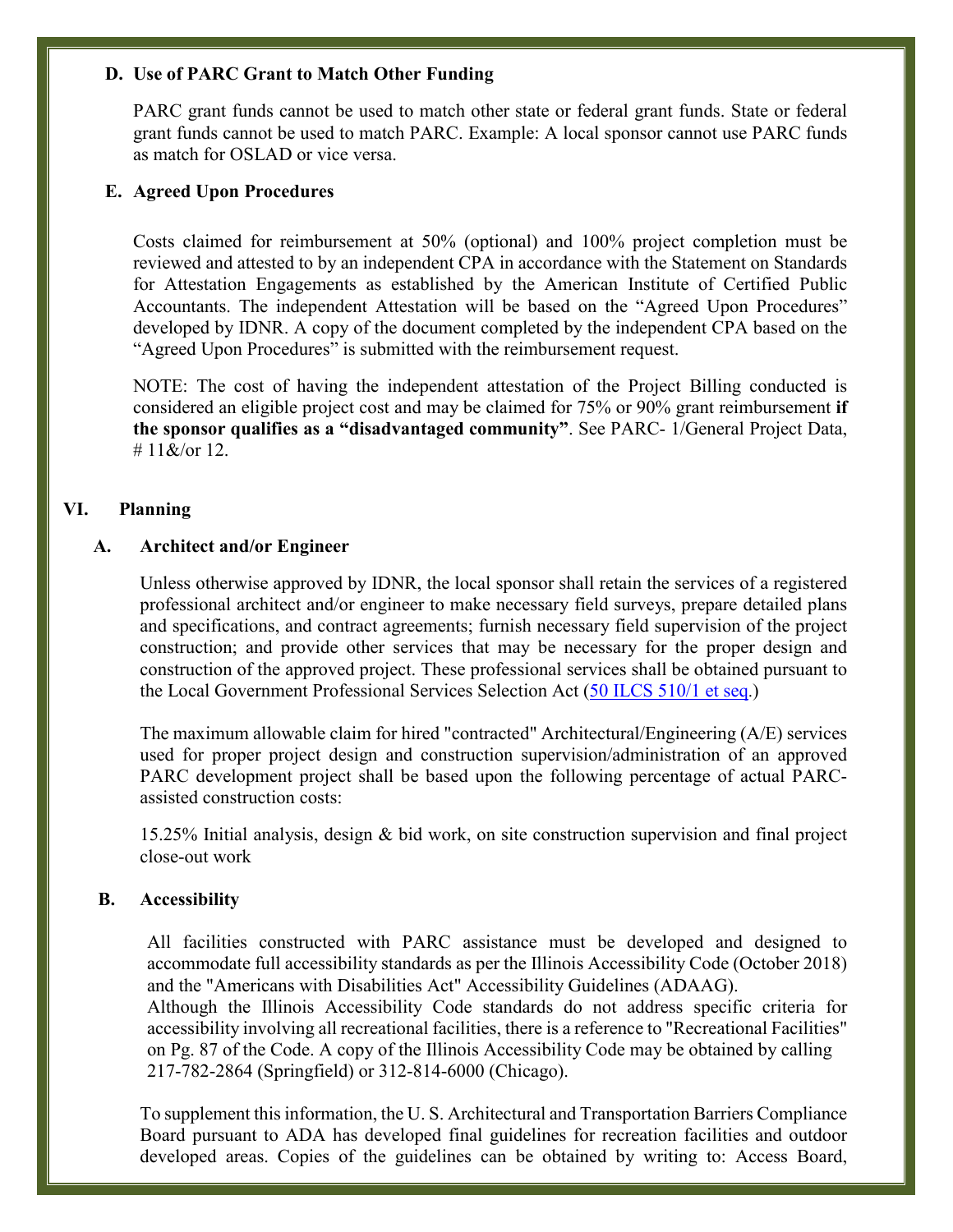Recreation Report, 1331 "F" Street, N.W., Suite 1000, Washington, D.C. 2004-1111. Tele: 202- 272-0080 or 800-872-2253 or contact their web site at [www.access-board.gov.](http://www.access-board.gov/)

Projects that have a second-floor must have an elevator in the project or must currently have a working elevator. This is a requirement if the PARC grant will fund anything on the second floor of any portion of the structure and/or if the roof will be impacted in any way by PARC funding.

#### **C. Project Costs Incurred Prior to IDNR Approval**

All project costs incurred prior to IDNR approval, with the exception of eligible project architectural/engineering costs, are ineligible for PARC assistance. Only PROPOSED acquisition and development projects are eligible for grant assistance.

#### **D. Single site & number of applications**

Project proposals must be for a single site; multi-site projects are not eligible. A single application consisting of both acquisition and development is not eligible. There is no limit on the number of applications that a local sponsor may submit.

#### **E. Pre-school & Daycare Facilities**

Pre-school and Daycare Facilities are NOT eligible for PARC assistance or matching funds. Project proposals that include pre-school or daycare facilities in the overall development plan are eligible for funding, however neither PARC assistance nor matching funds can be used to fund pre-school facilities. Therefore, the square footage must be removed from the PARC -4 Development Data and Attachment A-8 Site Development Plan. Use clear labels and explanations on both forms.

#### **F. Office Space**

PARC does not fund general office space such as park district headquarters. Project proposals may include only office space that is directly and specifically necessary to serve operation of the project facility. For example, office space at a recreation center for the recreation center director may be allowable, however office space for an events director who runs events at multiple sites is not. PARC assistance cannot be used for projects that are entirely for office space. The square footage of office space that is not specifically necessary for facility operation including space necessary to run a pre-school or daycare must be removed as above under Preschool & Daycare Facilities. IDNR will have final decision-making authority regarding eligibility and the determination of what constitutes necessary office space.

#### **G. Easements**

Easements, both above and below ground, on property to be acquired or developed with PARC assistance must be made known to IDNR prior to State approval of the project to avoid potential conversion from outdoor recreation use. PLEASE NOTE, once property is acquired or developed with PARC assistance; the local sponsor cannot use, grant easements on, or transfer title to, the property, in whole or part, for non-outdoor recreation purposes (e.g., indoor recreation centers, libraries, school buildings, community centers, etc.). Such granting of easements or non-outdoor recreation use of the property constitutes a program conversion.

#### **H. Previous Grant Funding at Project Site**

If a proposed project consists of the construction of a new building or the expansion of an existing building (with the exception of support facilities, i.e., restrooms, concession buildings) and the park site has received previous OSLAD or LWCF grant assistance, the project may cause a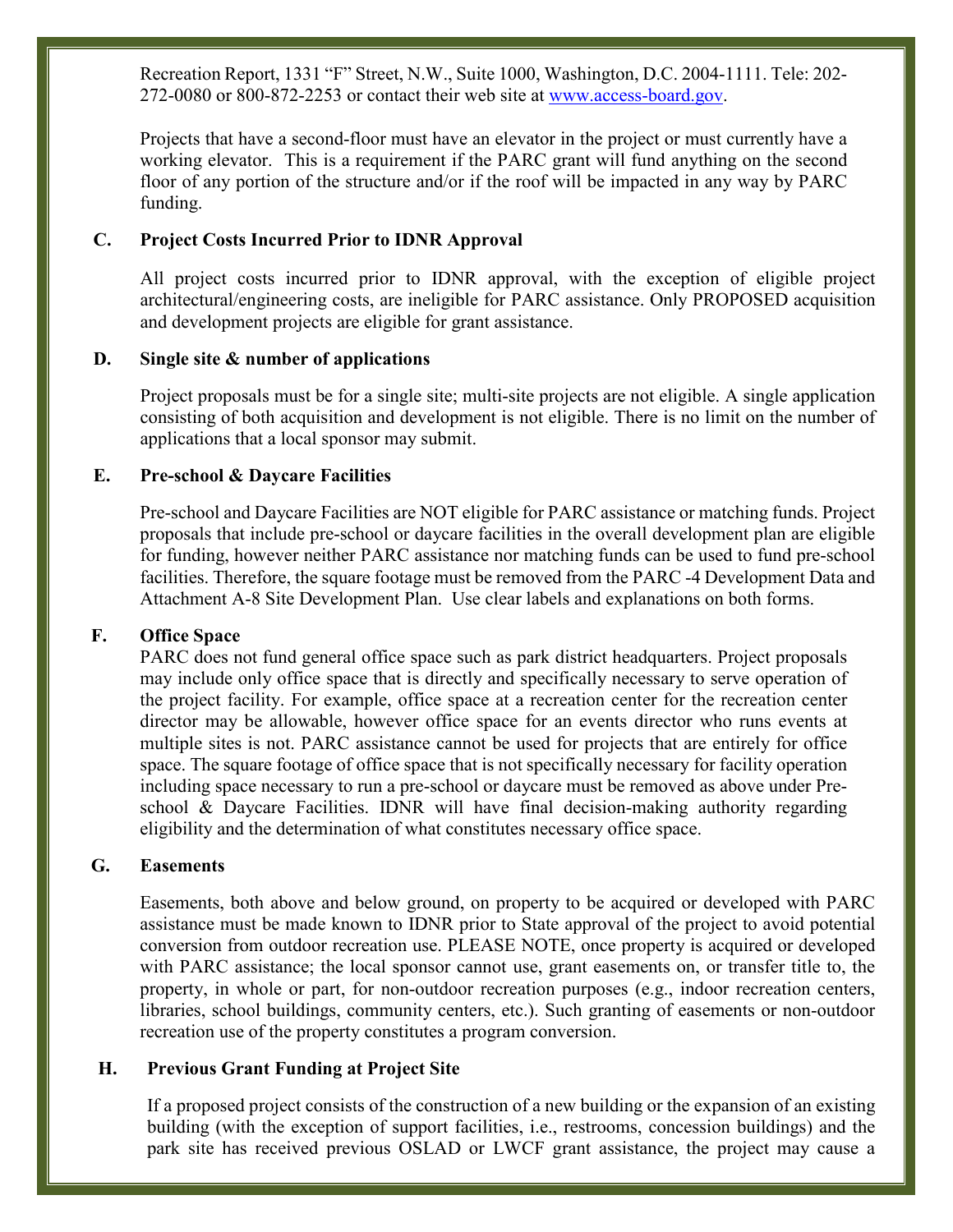conversion of use and the applicant will be required to provide replacement property of equal or higher value. If a local sponsor is not aware if a site has received previous assistance, contact the Division of Grant Administration.

#### **I. Local Government Professional Services Selection Act Compliance**

The main intent of the program is to construct or rehabilitate/renovate existing recreation buildings/structures. If a project is approved, the local sponsor shall retain the services of a registered professional engineer and/or architect (unless otherwise approved by DNR) to make necessary field surveys, prepare detailed plans and specifications, and contract agreements; furnish necessary field supervision of the project construction; and provide other services that may be necessary for the proper design and construction of the approved project. These professional services shall be obtained pursuant to the Local Government Professional Services Selection Act (50 ILCS 510/1 et seq.).

#### **J. Permits**

All necessary project construction permits and review sign-offs must be secured prior to PARC project approval and/or the construction start date. Costs incurred for any permit fees are not eligible for reimbursement. The local sponsor shall be responsible for and obtain all necessary permits, licenses or forms of consent, from, but not limited to, the following agencies. (Failure to do so can jeopardize grant reimbursement.)

- U.S. Department of the Army, Corps of Engineers.
- IL Dept. of Transportation (Division of Highways).
- IL Environmental Protection Agency For development sites that are one (1) acre or more, a "Storm Water Pollution Prevention Control Plan" and a permit are required from IEPA. Contact (217) 782- 0610.
- IL Dept. of Natural Resources regarding "Interagency Wetlands Policy Act" [\(20 ILCS 830\)](http://www.ilga.gov/legislation/ilcs/ilcs5.asp?ActID=279&ChapterID=5); "State Endangered Species Act" [\(520 ILCS 10/11\)](http://www.ilga.gov/legislation/ilcs/ilcs3.asp?ActID=1730&ChapterID=43); cultural resource impacts (20 ILCS [34/20\)](http://www.ilga.gov/legislation/ilcs/ilcs3.asp?ActID=369&ChapterID=5), coordinated with the IL Historic Preservation Agency); and through the Office of Water Resources at IDNR, impacts to state waterways [\(615 ILCS](http://www.ilga.gov/legislation/ilcs/ilcs3.asp?ActID=1781&ChapterID=47) 5/5).
- IL Dept. of Public Health (Campground Licensing & Recreational Area Act, [210 ILCS 95/1\)](http://www.ilga.gov/legislation/ilcs/ilcs3.asp?ActID=1237&ChapterID=21).
- Local Building or Zoning Agencies or Boards, where applicable.

#### **Projects constructing, or rehabilitating swimming pools must contact: Illinois Department of Public Health, Division of Engineering, 535 West Jefferson Street, Springfield, IL 62761, 217/782-5830.**

#### **K. Administrative Rules**

Complete rules and regulations for the PARC program are provided in the attached copy of the [Illinois Administrative Code, Chapter 17, part 3070,](https://www.dnr.illinois.gov/adrules/documents/17-3070.pdf) contained within this manual.

#### **L. Designated Contact Person for Local Sponsor**

The individual indicated in the grant application as the contact person for a local sponsor should be available for telephone contact during normal working hours (8:00 A.M. - 5:00 P.M.). The designated contact person serves as liaison with the DNR and should always be aware of the proposed project's status. All correspondence from DNR regarding a local sponsor's grant application should be read thoroughly and responded to promptly.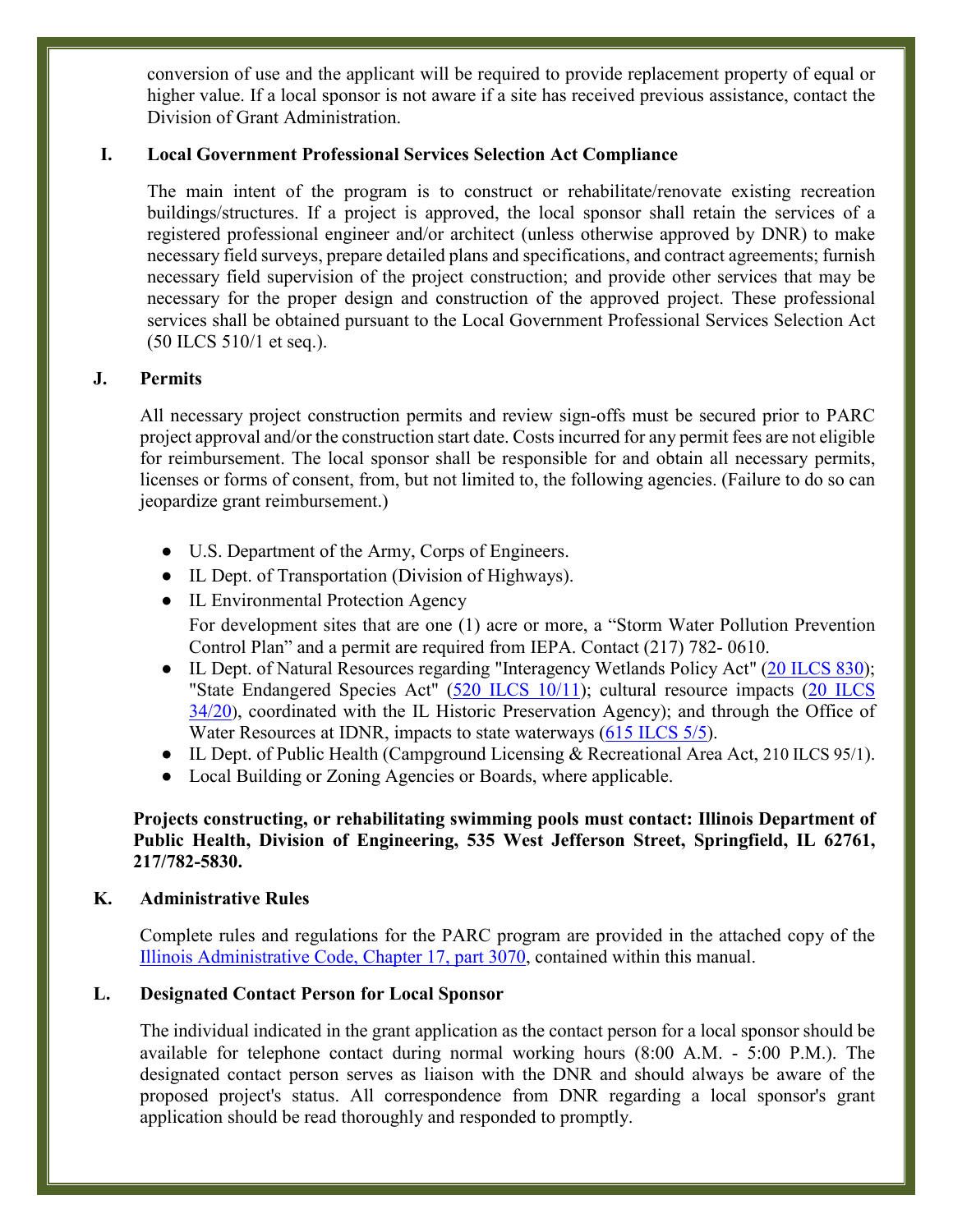#### **TITLE 17: CONSERVATION**

#### **CHAPTER I: DEPARTMENT OF NATURAL RESOURCES SUBCHAPTER g: GRANTS**

#### **PART 3070**

#### **PARK AND RECREATIONAL FACILITY CONSTRUCTION ACT GRANT PROGRAM**

**Section**

- **3070.10 Program Objective**
- **3070.20 Eligibility Requirements**
- **3070.30 Assistance Formula**
- **3070.40 General Procedures for Grant Applications and Awards**
- **3070.50 Eligible Project Costs**
- **3070.60 Project Evaluation Priorities**
- **3070.70 Program Compliance Requirements**
- **3070.80 Program Information/Contact**

**AUTHORITY: Implementing and authorized by the Park and Recreational Facility Construction Act [\[30 ILCS 764\]](http://www.ilga.gov/legislation/ilcs/ilcs4.asp?DocName=003007640HArt%2E+10&ActID=3168&ChapterID=7&SeqStart=800000&SeqEnd=1900000).**

**SOURCE: Adopted at 34 Ill. Reg. 10831, effective July 16, 2010.**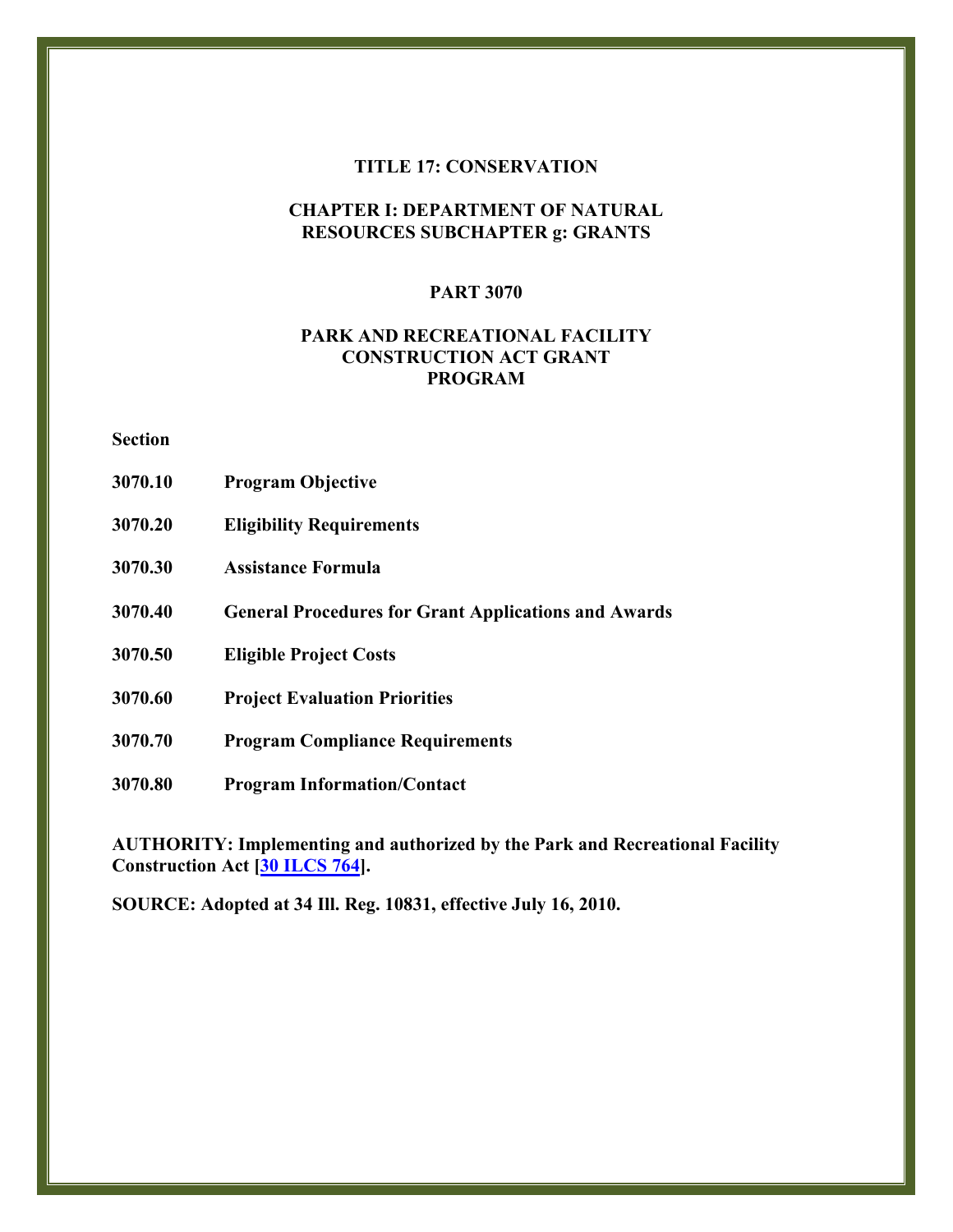#### **Section 3070.10 Program Objective**

- a) The Park and Recreational Facility Construction Act (PARC) provides for grants to be disbursed by the Department of Natural Resources (Department) to eligible local governments for park and recreation unit construction projects.
- b) Park or recreation unit construction project means the acquisition, development, construction, reconstruction, rehabilitation, improvement, architectural planning, and installation of capital facilities consisting of buildings, structures, and land for park or recreation purposes and open spaces and natural areas, as those terms are defined in Section 10 of the Illinois Open Land Trust Act [525 ILCS 33].

#### **Section 3070.20 Eligibility Requirements**

Any unit of local government is eligible for assistance under the PARC grant program. Local government means counties, townships, municipalities, park districts, conservation districts, forest preserve districts, river conservancy districts and any other units of local government authorized by Illinois law to expend public funds for the acquisition and development of land for public indoor/outdoor park, recreation or conservation purposes.

#### **Section 3070.30 Assistance Formula**

#### **The PARC program shall operate on a reimbursement basis providing up to the following maximum percentages for funding assistance:**

- a) Of the total amount of PARC project funds awarded statewide, 20% shall be awarded to the Chicago Park District, provided that the Chicago Park District complies with the provisions of State law and this Part, and 80% shall be awarded to local government units outside of the City of Chicago.
- b) Any grant under the Park and Recreational Facility Construction Act [30 ILCS 764] (Act) to a local government shall be conditioned upon the State providing assistance up to 75% of the approved project costs, with the exception of those local governments defined as disadvantaged, which shall be eligible for up to 90% State funding assistance provided that no more than 10% of the amount so appropriated in any fiscal year under the Act is made available for disadvantaged local governments.
- c) The Department will determine which local governments are considered disadvantaged based on calculations using the most current published Illinois Census data and Illinois Department of Revenue information. The Department may consider a unit of local government's request for inclusion as a disadvantaged applicant. If so requested, the unit of local government must submit verifiable data to justify its request. The Department may consider other available data in its calculations but reserves the final determination on whether an applicant meets the definition of a disadvantaged community.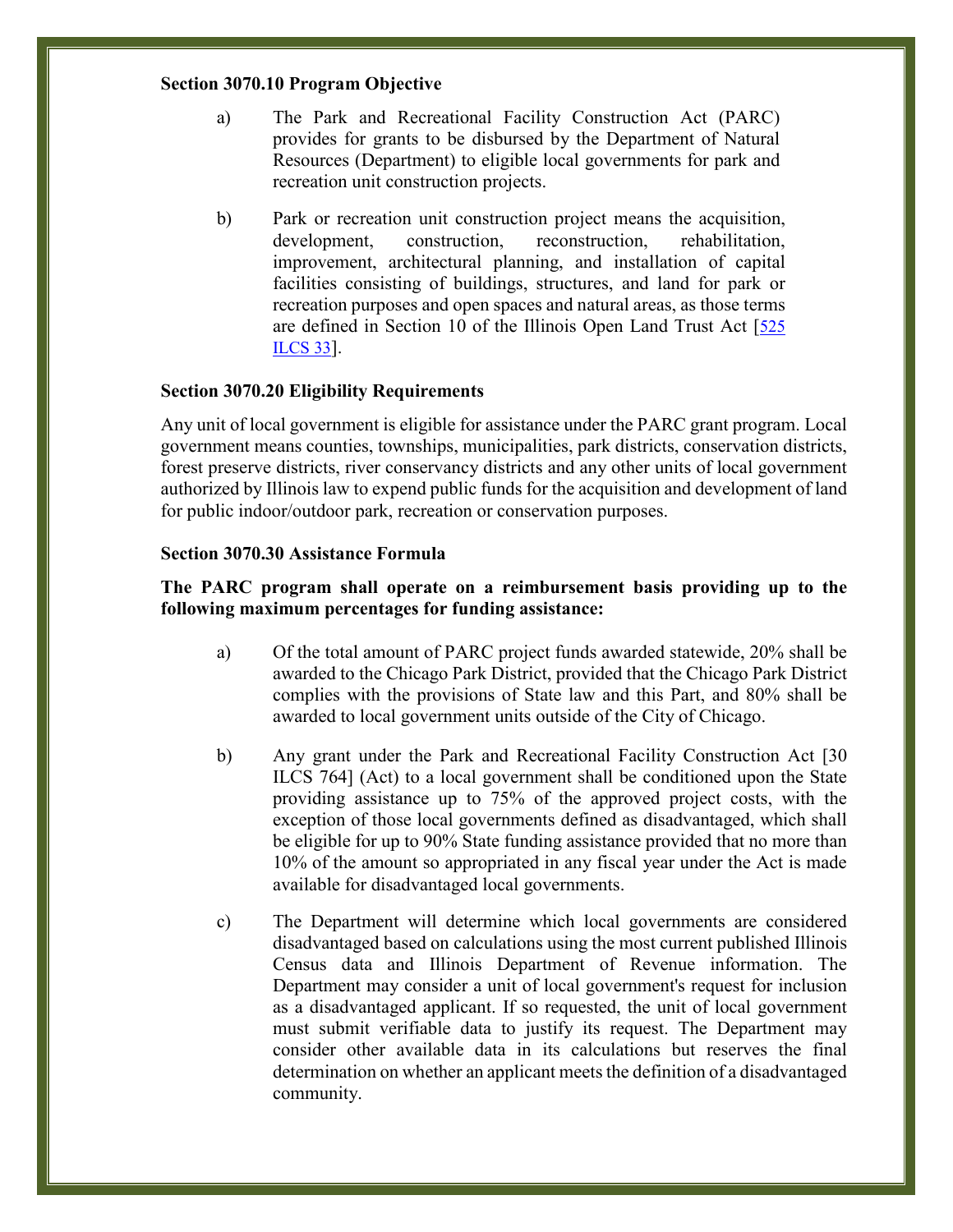#### **Section 3070.40 General Procedures for Grant Applications and Awards**

- a) Grant applications for assistance under this program will be due no later than 45 days after the public announcement by the Department that funds have been made available for this program. Failure to submit a completed application to the Department by the specified application deadline will result in project rejection for that grant cycle.
- b) Necessary application materials and instructions are available through the Department (see subsection (d)). Awarding of grants will be on a competitive basis and will be made under authority of the Director of the Department of Natural Resources.
- c) Project grant applications consist of the following basic components, at a minimum:
	- 1) Applicant's name, address and telephone number;
	- 2) An itemized proposed project cost estimate;
	- 3) Project narrative statement describing the project concept, location, need for and objectives of the project, anticipated benefits, proposed usages and method of financing or accomplishing the project;
	- 4) Project location map, site plat map and proposed development plan;
	- 5) Project environmental evaluation;
	- 6) Proof of land ownership or usage rights for proposed development (construction) projects or commitment of title insurance for project property planned for acquisition;
	- 7) A signed document by the applicant verifying the applicant has the resources to initially finance and subsequently manage the project area and will comply with program regulations and indemnify the Department from any liability relative to the project; and
	- 8) A schedule of proposed expenditures/reimbursements from anticipated start through project completion.
- d) A program information packet may be obtained from the Office of Grant Management and Assistance, Illinois Department of Natural Resources, One Natural Resources Way, Springfield IL 62702-1271, telephone 217/782- 7481.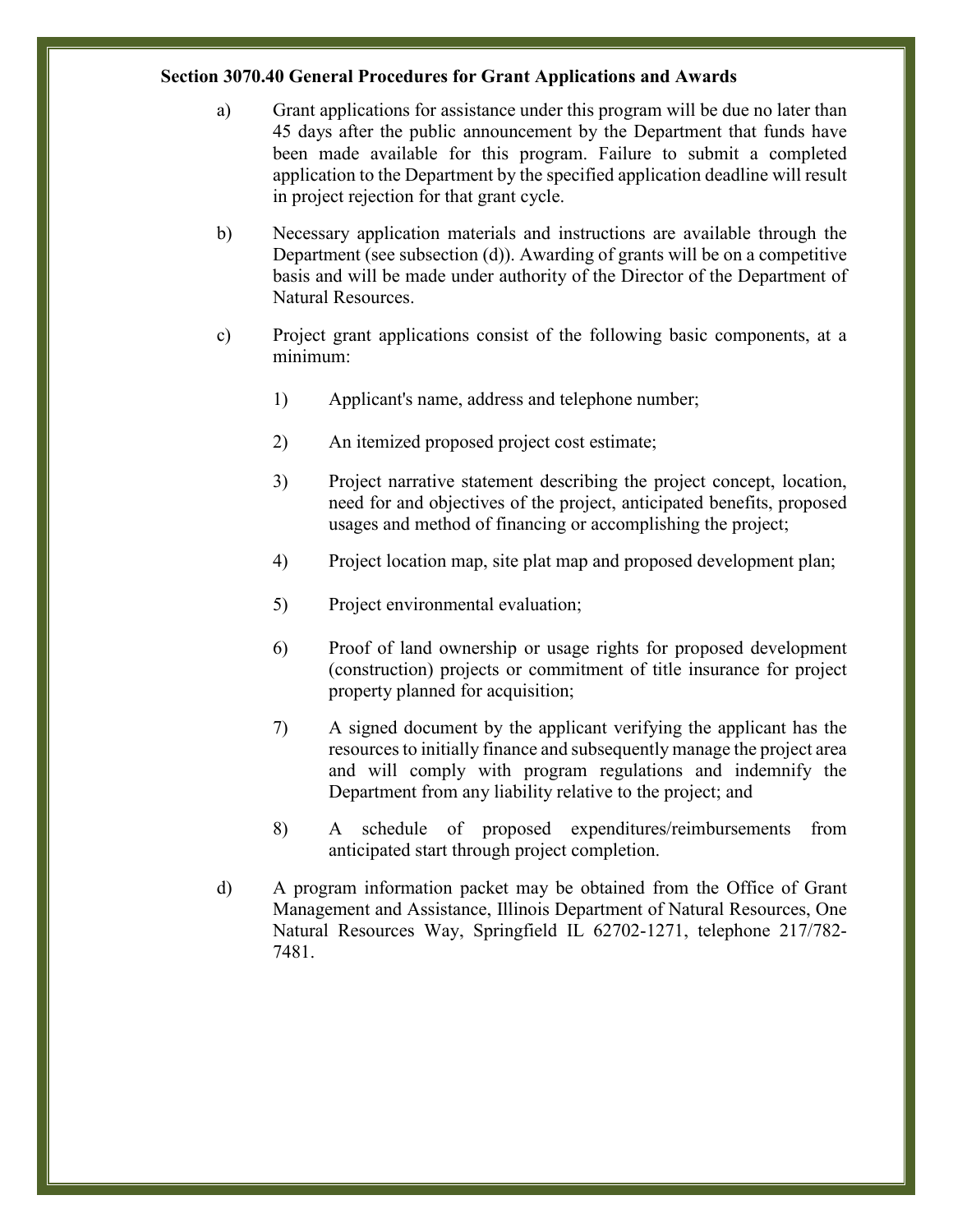#### **Section 3070.50 Eligible Project Costs**

#### **a) Grant assistance may be obtained for the following items:**

1) Rehabilitation or Construction Projects with Capital Expenditures. Capital expenditure means an outlay of capital that confers long-term benefits that permanently improve the property's value or usefulness. Capital expenditures generally include, but are not limited to, one or more of the following purposes: land acquisition, architectural planning and engineering design costs in association with a larger bondable project; demolition (in preparation for additional work); site preparation and improvement; utility work; new construction of buildings and structures; reconstruction or improvement of existing buildings or structures; initial furniture and equipment integral to the project; replacement of currently utilized assets by a better asset; and expansion of existing buildings or facilities. Work that constitutes repairs, maintenance or remodeling of a limited nature or scope and that is not done as part of a larger bondable project shall not be considered bondable capital expenditures. A non- bondable project is generally one that maintains or preserves the existing condition, use or size of a capital asset and that is neither in the nature of a betterment nor a change to the capital asset's condition, use or size.

Generally, this work does not significantly add to the value of the capital asset nor appreciably prolong the life of the capital asset. Eligible project types include, but are not limited to, the following:

- A) Demolition in preparation for additional indoor/outdoor recreation purposes;
- B) Site preparation and improvements for indoor/outdoor recreation purposes;
- C) Utility work for indoor/outdoor recreation purposes;
- D) Reconstruction or improvement of existing buildings or structures for indoor/outdoor recreation purposes;
- E) Expansion of existing buildings or facilities for indoor/outdoor recreation purposes; and
- F) New construction of buildings and structures for indoor/outdoor recreation purposes.
- 2) The following are operating or other types of expenditures that are not considered capital expenditures:
	- A) Projects with a total cost of less than \$25,000;
	- B) Feasibility studies, long-range development plans, master plans, and historical or archaeological research;
	- C) Costs of repairs or maintenance that normally occur;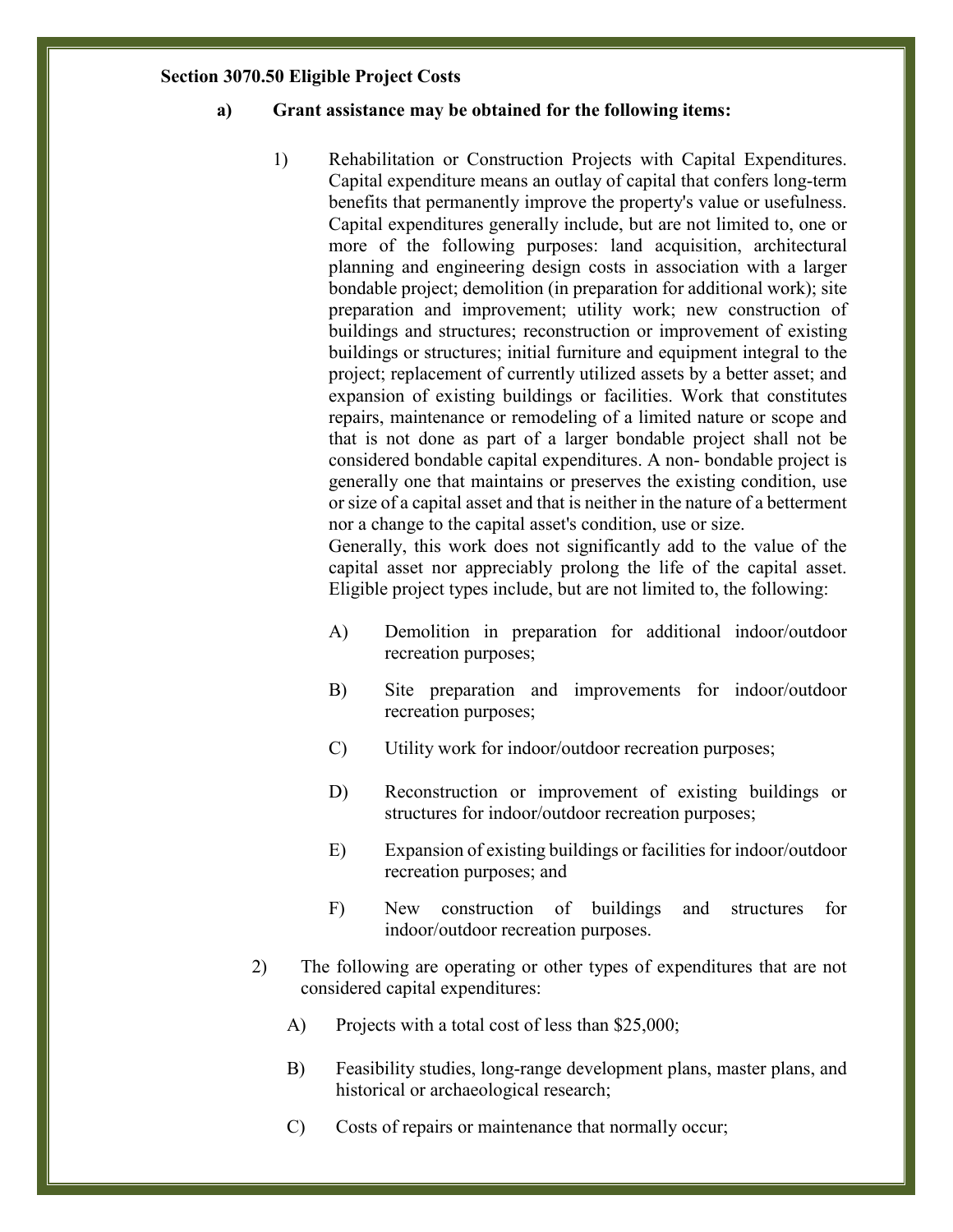- D) Remodeling of a limited nature or scope that is not done as part of a larger bondable project;
- E) Costs of staff or resident labor and material;
- F) Ongoing operational and administrative expenses;
- G) installation of fire alarms, smoke detectors, or connections of building monitoring systems to a central or off-site central monitor, unless included in a larger bondable project; and
- H) Purchase of vehicles or construction equipment.
- 3) Land acquisition costs (fee simple title or permanent easement, etc.) for public park and/or conservation purposes, including associated eligible appraisal costs. Eligible projects include, but are not limited to, acquisition of land for the following:
	- A) Construction of new public indoor/outdoor recreation buildings, structures and facilities;
	- B) Expansion of existing public indoor/outdoor recreation buildings, structures and facilities;
	- C) General park purposes such as regional, community and neighborhood parks and playfields;
	- D) Frontage on public surface waters for recreation use;
	- E) Open space/conservation purposes to protect floodplains, wetlands, natural areas, wildlife habitat and unique geologic or biologic features;
	- F) Linear corridors for trails and/or greenways; and
	- G) Additions to the projects described in subsections  $(a)(3)(A)$ through (F).
- b) Acquisition of land from another public agency (excluding school districts) is not eligible for PARC grant assistance.
- c) Project costs for which reimbursement is sought cannot be incurred by the project applicant prior to grant approval notification. Costs incurred prior to Department approval are ineligible for grant assistance with the exception of architectural and engineering fees. For acquisition projects, costs are considered incurred when a property deed, lease or other conveyance is accepted by the local sponsor or first payment is made on the project property or to an escrow account for the property.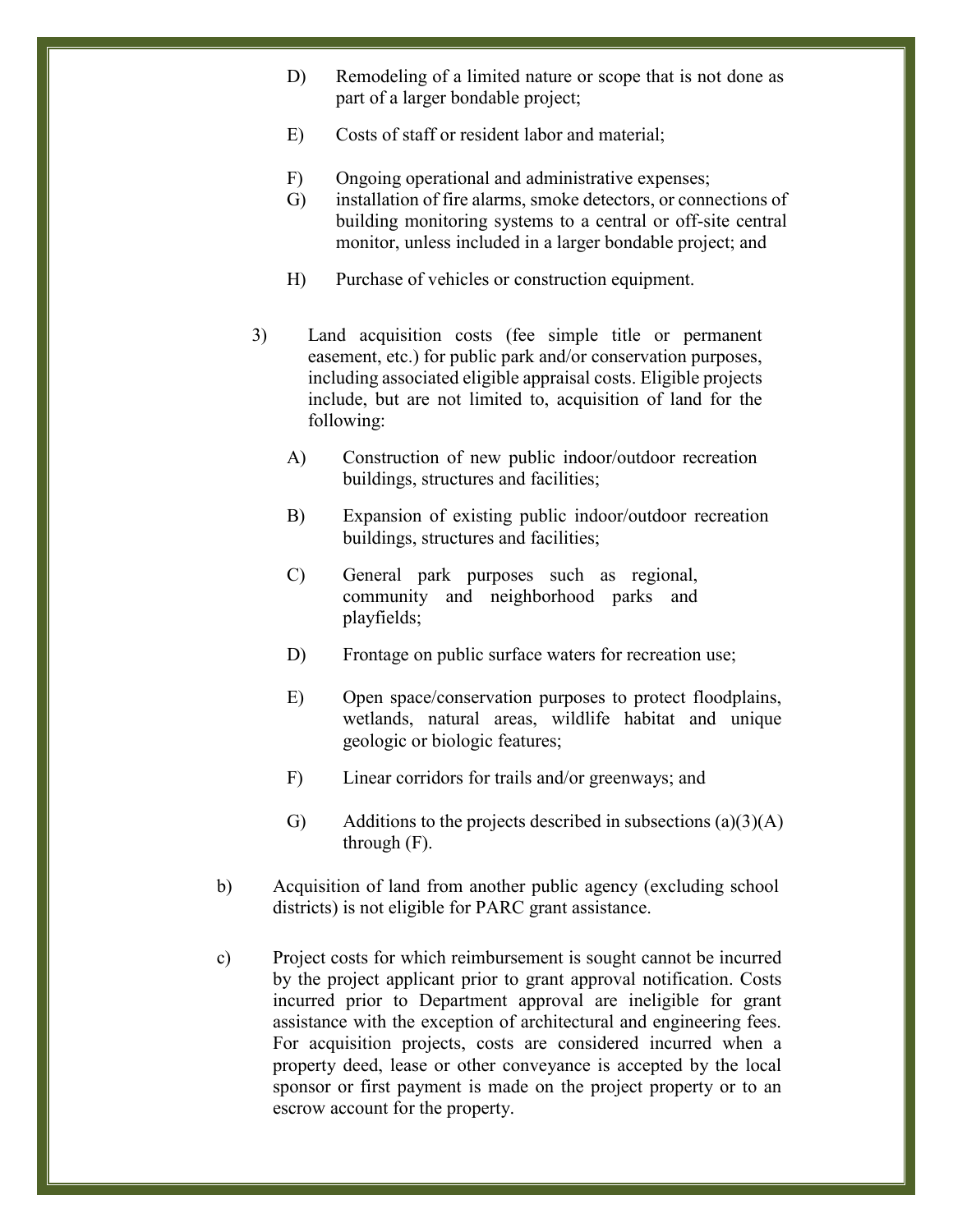- d) Development project costs are considered incurred on the date construction contracts are signed or actual physical work begins on the project site or project materials are delivered.
- e) No grant funds shall be awarded for the acquisition or development of land that will not be available for general public indoor/outdoor recreation use.
- f) PARC grant funds cannot be used to match other State or federal grant funds.

#### **Section 3070.60 Project Evaluation Priorities**

The following factors are used by the Department in evaluating and recommending local project applications for funding consideration. These priorities are listed in this Section and also available in the Department's PARC Local Participation Grant Manual (available from Illinois Department of Natural Resources, Office of Grant Management and Assistance, One Natural Resources Way, Springfield IL 62702-1271). Department grant staff, in consultation with executive and appropriate resource staff, review all applications in accordance with the established evaluation criteria in this Section. Department grant staff recommendations are forwarded to the Director for PARC grant approval.

#### **a) Statewide Local Needs Assessment – 55%**

- 1) Useful life of existing facilities and improvements in comparison to the Department's schedule of Useful Life of Park and Recreation Facilities;
- 2) Address public health and safety needs;
- 3) Sponsor has high economic need;
- 4) Correct accessibility deficiencies as defined by the Americans With Disabilities Act (42 USC 12101);
- 5) Projects that provide the greatest benefit in terms of cost per capita within the applicant's jurisdictional boundaries; and
- 6) Land acquisition.

#### **b) Statewide Comprehensive Outdoor Recreation Priorities – 10%**

Projects are evaluated in terms of their ability to address major outdoor recreation and conservation issues identified by the Department in its Statewide Outdoor Recreation Plan. These include, but are not limited to, natural area and wetland preservation, protection of endangered/threatened species and critical habitat resources, conservation education, creation of greenways and long distance trail corridors, water-based recreation, recreation for disadvantaged populations and adaptive re-use/redevelopment of urban lands, including brownfields.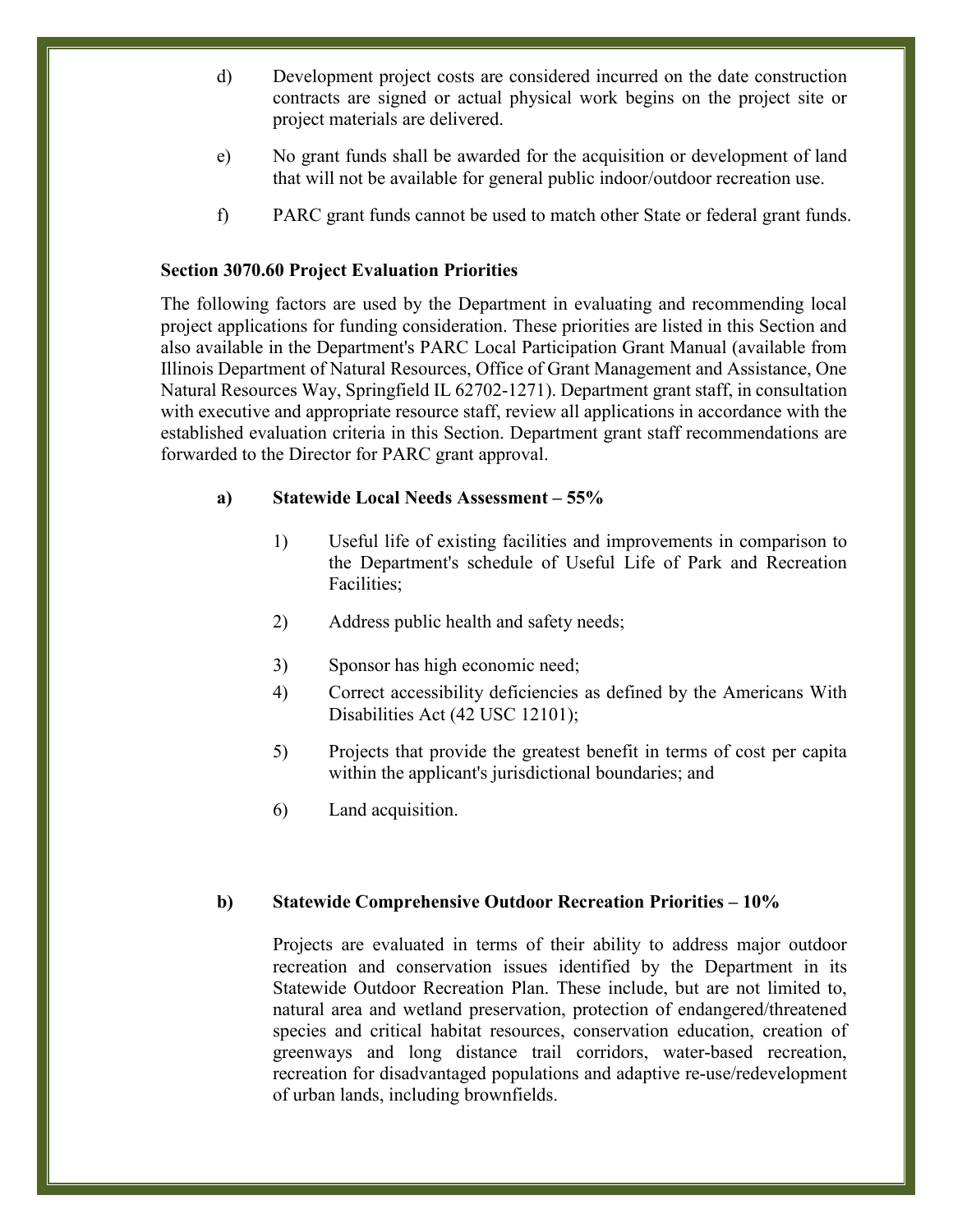#### **c) Project Concept and Site Characteristics – 15%**

The project proposal is evaluated in terms of the site's physical and aesthetic qualities, including accessibility; soil, topographic and hydrologic characteristics; site vegetation; compatibility with adjacent land uses; environmental intrusion on the site; impacts to cultural and natural resources; suitability for the construction of a new building, structure or facility; and the overall recreational diversity provided by the project. Consideration is also given for the use of recycled materials, composting, water or resourceconservancy materials, methods, products or practices.

### **d) Local Planning – 10%**

The major consideration under this criterion is public support and input into the project plan and existence of a comprehensive local recreation and/or open space plan identifying the proposed project as a priority. Consideration is also given for unique recreational opportunities not specifically identified in a local plan but having documented widespread public support.

#### **e) Other Considerations – 10%**

Relevant factors considered in evaluating the overall merits of a project and need for funding include projects located in inner-urban areas; involving land acquisitions of a time-sensitive nature; proposing initial site development; involving private donations; representing economic revitalization efforts; or from applicants not previously benefitting from PARC assistance.

#### **f) Penalty Factors**

Consideration is given to the applicant's past performance in completing open space lands acquisition and development (OSLAD) or other Department grant projects or unresolved project violations and the ability to properly maintain the project site.

#### **Section 3070.70 Program Compliance Requirements**

- a) Any property acquired or developed through assistance from the Illinois PARC grant program must be open to the public for indoor/outdoor recreation use as set forth in this Part without regard to race or color, creed, national origin, sex or disability.
- b) All development projects receiving grant assistance shall be bound by the terms of this program for a period of 20 years. All properties acquired with PARC assistance are required to have a covenant placed on the deed at the time of recording that stipulates the property must be used, in perpetuity, solely for indoor/outdoor recreation purposes and cannot be sold or exchanged, in whole or part, to another party without approval from the Department.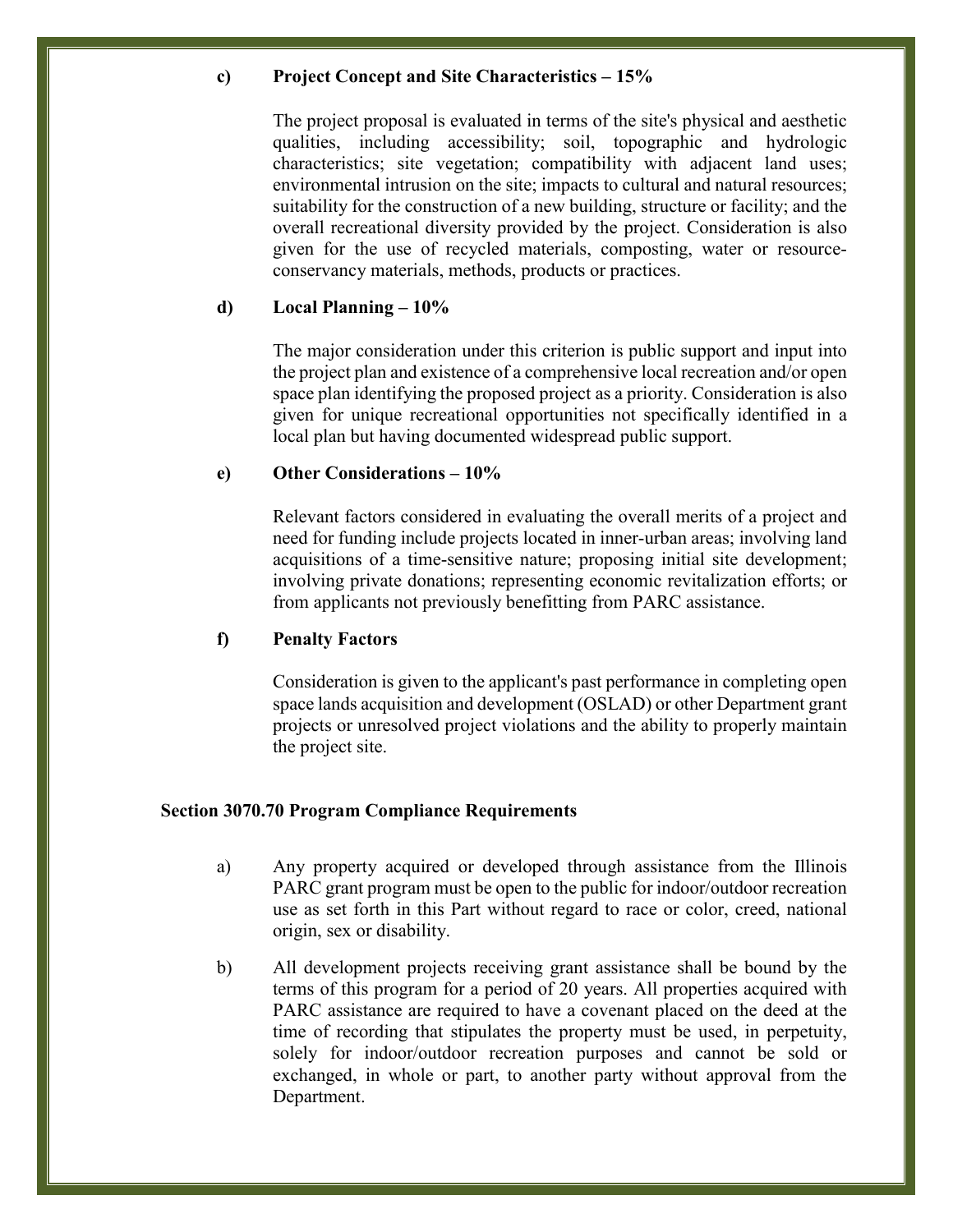- c) Property acquired or developed with PARC funds may not be converted to a use other than public outdoor recreation use as provided in this Part without prior Department approval. Approval for property conversion will be granted only if the project sponsor substitutes replacement property of at least equal fair market value and comparable outdoor recreation usefulness, quality and **location**
- d) For projects receiving acquisition assistance, an appraisal must be provided by the sponsoring agency and submitted to the Department for review and certification to establish the fair market value of the property. The appraisal must be accepted as complete by the Department.
- e) For projects receiving development assistance, the sponsoring agency must possess either fee simple title or other means of legal control and tenure (easement, lease, etc.) over the property being improved for a period of 20 years. The Department will consider, on a case-by-case basis, lease arrangements for shorter periods when State statute prohibits a unit of local government from entering into such a long-term agreement, or other circumstances beyond the control of the unit of local government prohibit such arrangements. The sponsor must also adhere to applicable local bidding and procurement requirements and make available to the Department, upon request, all working plans, specifications, contract documents and cost estimates for review prior to commencing work. The format for any advertisement or prospectus soliciting and inviting bids, indicating submission deadlines, must also be presented, upon request, to the Department for review prior to publication.
- f) The local project sponsor is required to enter into an agreement with the Department for an amount agreed upon as necessary to complete the approved project, specifying the related grant reimbursement amount and program compliance regulations.
- g) Upon project completion, the project sponsor must submit a certified project billing request (expenditure statement) listing/verifying all funds expended on the project for which grant reimbursement is sought, as well as required billing documentation, as follows:

1) Acquisition Project: Proof of good faith negotiations or fair market value offer to land seller, copy of property deed and title insurance policy (Judgement Order in case of condemnation) showing ownership transferred to the local project sponsor, and copies of canceled checks showing proof of payment to seller.

2) Development Projects: Copy of construction as-built drawings (no larger than 11" x 17") and verification of actual project costs.

h) All financial records on approved projects must be maintained and retained, in accordance with the Grant Funds Recovery Act [30 ILCS 705] and the State Records Act [5 ILCS 160], by the project sponsor for possible State audit after final reimbursement payment is made by the Department.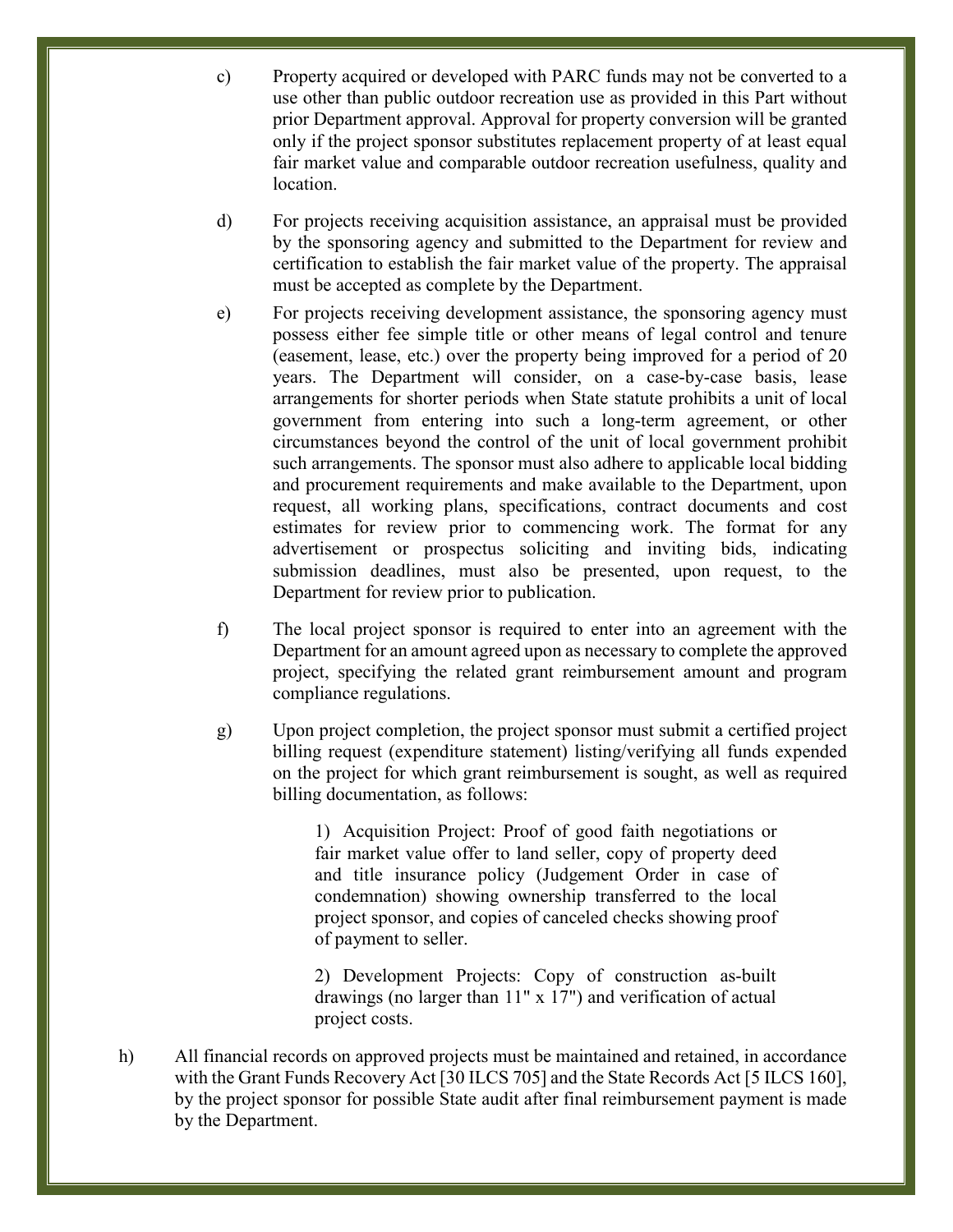- i) The sponsoring agency must permanently post a PARC grant acknowledgment sign at the project site. The wording for the PARC sign will be provided by the Department.
- j) Projects assisted with PARC grant funds shall be implemented in accordance with all applicable federal, State and local laws, ordinances and regulations relating to public agency expenditure of funds for public works projects.
- k) The sponsoring agency must observe and comply with the provisions of the Prevailing Wage Act [820 ILCS 130/4], which apply to the wages of laborers, mechanics and other workers employed in any public works, and with the prevailing wage requirements of the Illinois Procurement Code [30 ILCS 500/25- 60].
- l) It shall be understood by the project sponsor that a Department representative may make periodic inspections of the project as construction progresses and that a final inspection and acceptance of the completed project may be made by a representative or agent of the Department prior to final payment of grant reimbursement to the local sponsoring agency.
- m) The sponsoring agency shall indemnify, protect, defend and hold harmless the Department from any and all liability, costs, damages, expenses, or claims arising under, through or by virtue of the construction, operation and maintenance of PARC assisted facilities.
- n) In connection with and prior to the construction and the subsequent operation and maintenance of PARC assisted facilities, it shall be understood that the project sponsor is responsible for obtaining any and all necessary construction permits, licenses or forms of consent, as required by law. Failure to obtain any required permits may jeopardize approved grant funding.
- o) The sponsoring agency must comply with and abide by the following operation and maintenance provisions:
	- 1) All lands and facilities assisted with PARC funds shall be continuously operated and maintained by the sponsoring agency in a safe and attractive manner at no cost to the Department and be operated and utilized in such a manner as to maximize the intended benefits to the public.
	- 2) The Department shall have access to PARC assisted facilities at all times for inspection purposes to ensure the project sponsor's continued compliance with this Part.
	- 3) The sponsoring agency may enter into a contract or agreement with responsible concessionaires to operate and/or construct facilities for dispersing food to the public and/or any other services as may be desired by the public and the sponsoring agency for enjoyable and convenient use of the PARC assisted site.
	- 4) Any and all concession revenue in excess of the costs of operation and maintenance of the PARC lands and/or facilities shall be used for the improvement of those lands or facilities or similar nearby public facilities. All sub-leases or licenses entered into by the sponsoring agency with third persons relating to accommodations or concessions to be provided for or at the PARC facility for benefit of the public shall be submitted to the Department, upon request, for its approval prior to the sublease or license being entered into or granted by the sponsoring agency.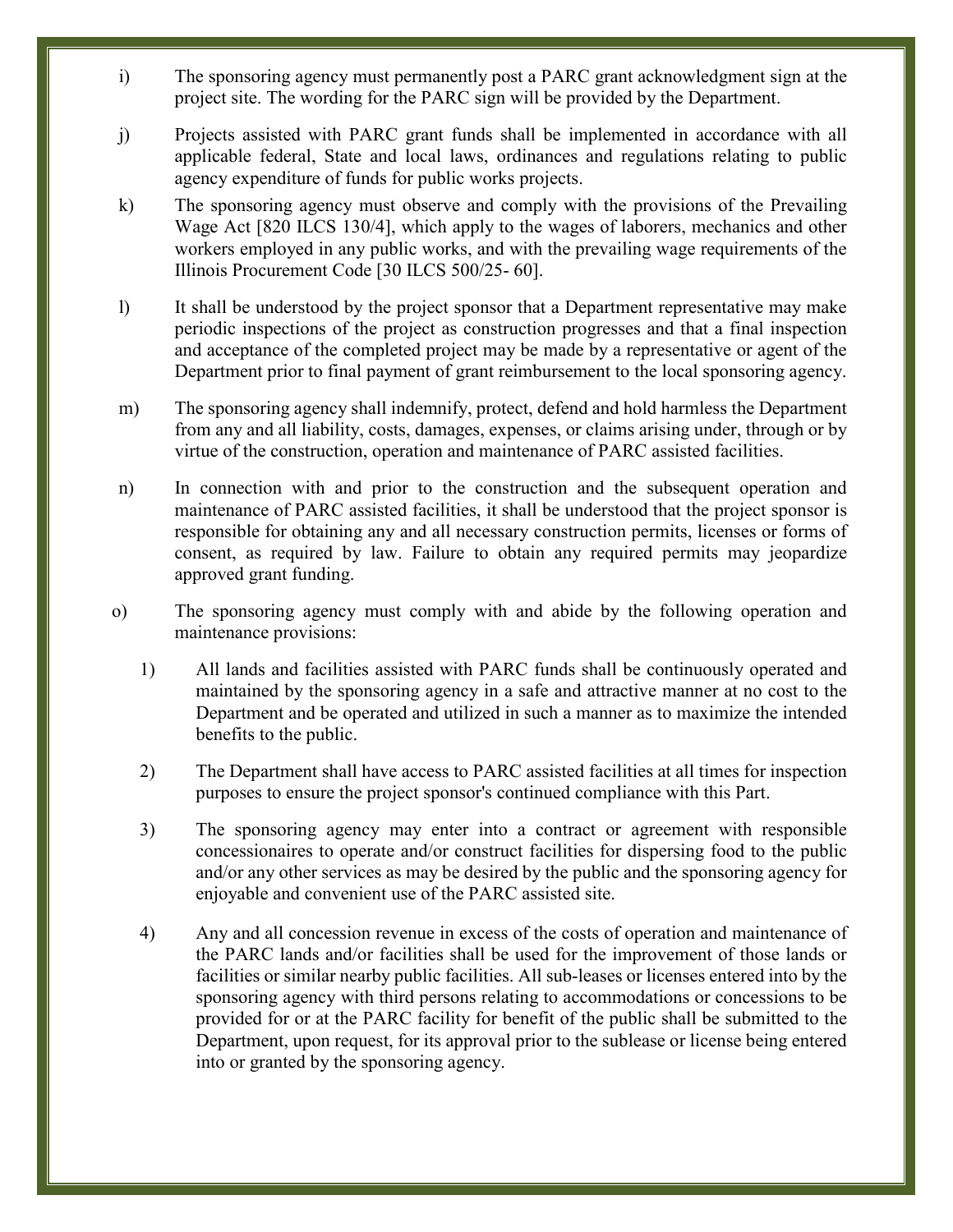- p) Conflict of Interests
	- 1) No official or employee of the local political subdivision who is authorized in his or her official capacity to negotiate, make, accept, or approve or to take part in decisions regarding a contract or subcontract in connection with an approved PARC grant project shall have any financial or other personal interest in any such contract or subcontract.
	- 2) No person performing services for the local political subdivision in connection with an approved PARC grant project shall have a financial or other personal interest other than his or her employment or retention by the local political subdivision in any contract or subcontract in connection with an approved PARC grant project. No officer or employee of such person retained by the local political subdivision shall have any financial or other personal interest in any real property acquired under an approved PARC grant project unless that interest is openly disclosed upon the public records of the local political subdivision and the officer, employee or person has not participated in the acquisition for or on behalf of the local political subdivision.
- q) The project sponsor certifies that it provides a drug free workplace and related employee assistance as defined and required by the Drug Free Workplace Act [30 ILCS 580].
- r) Pursuant to Section 2-105(A)(4) of the Human Rights Act [775 ILCS 5/2- 105(A)(4)], the project sponsor certifies that it has a written sexual harassment policy that includes, at a minimum, the following information:
	- 1) The illegality of sexual harassment;
	- 2) The definition of sexual harassment under State law;
	- 3) A description of sexual harassment utilizing examples;
	- 4) The contractor's internal complaint process, including penalties;
	- 5) The legal recourse, investigation and complaint process available through the Illinois Department of Human Rights and the Human Rights Commission and directions on how to contact both; and
	- 6) Protection against retaliation as provided by Section 6-101 of the Illinois Human Rights Act. A copy of the policy shall be provided to the Department of Human Rights upon request.

# **s) Program Violations and Project Termination**

- 1) The State will unilaterally rescind project agreements at any time prior to the commencement of the project in the event that State funds are not appropriated for the grant program. After project commencement, agreements may be rescinded, modified or amended only by mutual agreement with the local political subdivision. A project shall be deemed to be commenced when the local political subdivision makes any expenditure or incurs any obligation with respect to the project.
- 2) Failure by the local sponsoring agency to comply with any of the program terms listed in this Section shall be cause for the suspension of all grant assistance obligations, unless, in the judgement of the Department, the failure was due to no fault of the local sponsoring agency (e.g., statutory changes, acts of God).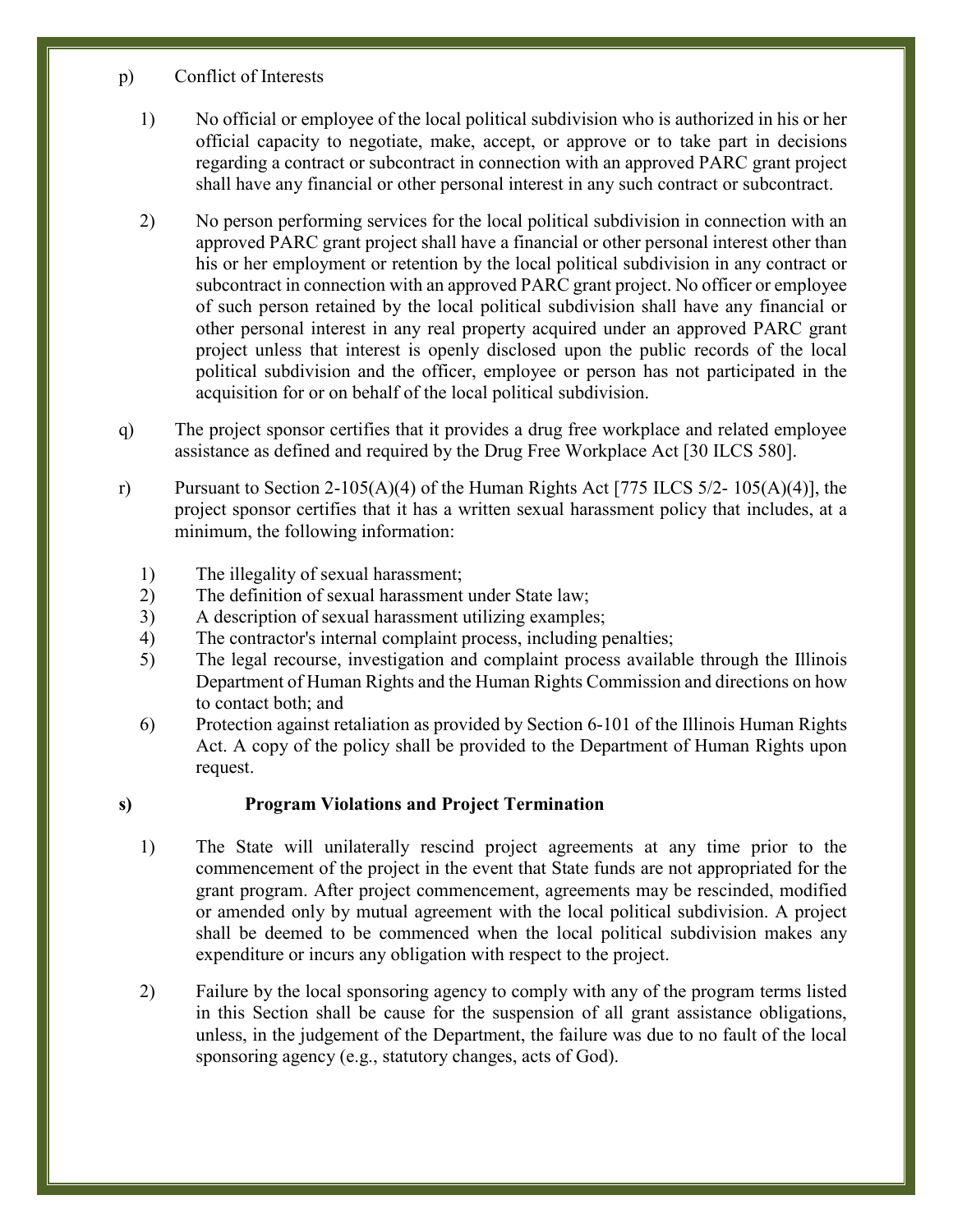# **Section 3070.80 Program Information/Contact**

For information on the PARC Grant Program, contact: Illinois Department of Natural Resources Division of Grant Administration One Natural Resources Way Springfield IL 62702-1271 Telephone: 217-782-7481 FAX: 217-558-4192 Email: DNR.Grants@Illinois.gov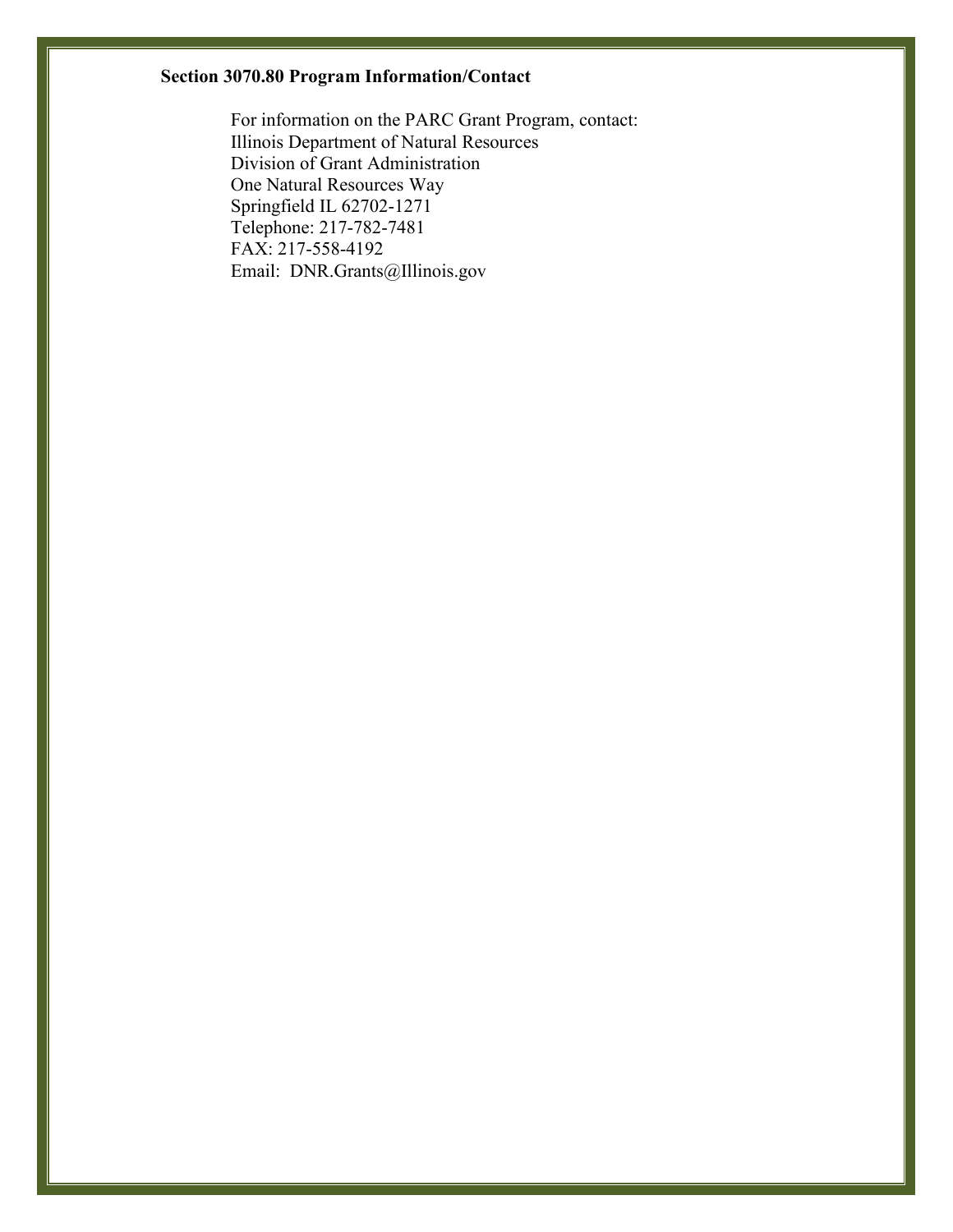#### **GUIDELINES FOR CAPITAL EXPENDITURES FOR CAPITAL GRANT PROJECTS**

The purpose of these guidelines is to prescribe the policies and principles to be followed in determining whether a specific project or class of projects is eligible to be funded from bond proceeds.

To be funded with the proceeds of a bond issued under state law, a project must be consistent with (1) Article VIII, Section 1 and Article IX, Section 9 of the 1970 Constitution of the State of Illinois; (2) other applicable substantive statutes; and (3) the appropriation authority. It is recognized, however, the general parameters set forth in these authorities do not permit a definition of all projects for which bond proceeds may be expended. To further define these purposes, bondability guidelines provide uniform references for the selection of specific projects or classes of projects to be funded thought the sale of general obligation bonds.

# **General Guidelines for Utilization of Bond Proceeds**

A bondable capital project is one for which the expenditures generally include, but are not limited to, one or more of the following purposes: architectural planning and engineering design; demolition (in preparation for additional work); site preparation and improvement; utility work; new construction of buildings and structures; reconstruction or improvement of existing buildings or structures; initial furnishings and equipment integral to the project; and replacement of currently utilized assets by a better asset; expansion of existing buildings or facilities; and any other work which significantly increases the service potential of a building or structure.

Work that constitutes repairs, maintenance or remodeling of a limited nature or scope, which is not done as part of a larger bondable project, shall not be considered a bondable capital project. A nonbondable project is generally one that maintains or preserves the existing condition, use or size of a capital asset and which is neither in the nature of a betterment nor a change to the capital asset's condition, use or size. Generally, such work does not significantly add to the value of the capital asset nor appreciable prolong the life of the capital asset.

With the foregoing primary considerations in mind, the Department of Natural Resources will be guided by the following general principles in reviewing requests for funding a project with bond. To be eligible for funding with bond proceeds, the project must meet all of the following criteria:

- 1) The project expenses will not be recurring. In this context, recurring expenses are defined as those costs which are incurred for the same expenditure purpose subsequent to the completion f a bondable capital project, and at frequent or regular intervals over the life of the bonds issued to finance the project, but before the bondable expenses initially incurred for such purposes are completely amortized. An example would be the recurring cost of maintain a roof over the 20-year expected life of the roof. Although the "renovation" of the roof would be bondable in year 1 and year 21, and recurring flashing work in that period would be a nonbondable recurring maintenance expense.
- 2) The project is of a durable nature and not consumed in use.
- 3) The project is not subject to inherent risk of failure, rapid technological obsolescence, or primarily intended to fulfill temporary requirements or needs.
- 4) The expenditure of project funds appreciably increases, improves or enhances the interests of the entity, or its legally constituted subdivisions, in the property, land, building or asset to be developed, constructed or improved.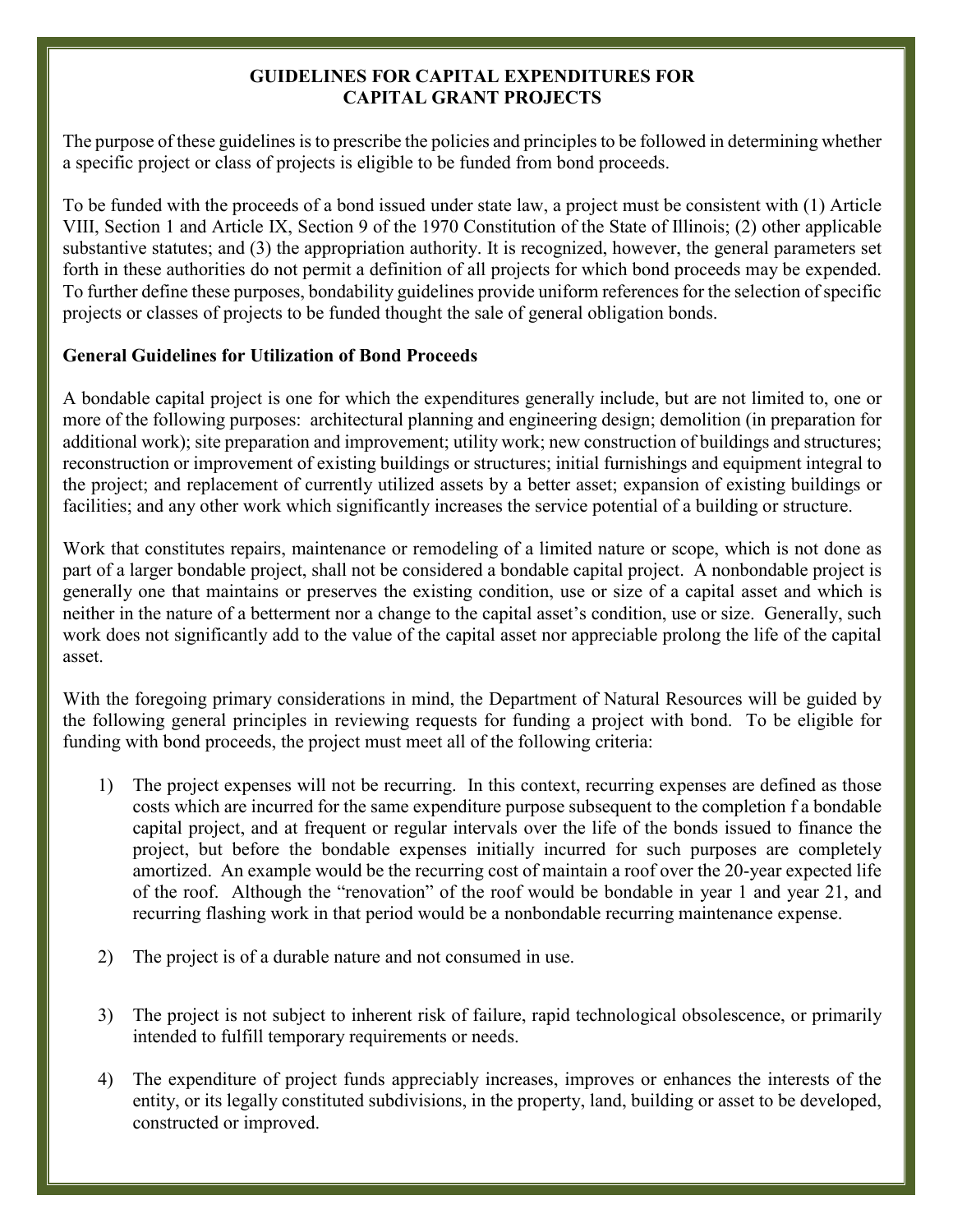When applying these guidelines, the total scope of the work to be undertaken will be considered.

Individual elements of work, which would not be considered bondable when considered separately, may be included in a larger bondable project when the total scope of work meets the criteria set out in these guidelines.

Where bondable projects include or involve the purchase of equipment, the following conditions shall apply:

- 1) Any equipment purchased with the use of bond funds must not be subject to inherent risk of failure, rapid technological obsolescence, or primarily intended to fulfill temporary requirements or needs.
- 2) Bond funds are to be used only to acquire items that are considered as internal components and are necessary for the effective functioning of the projects. If considered separately this equipment may not have an extended useful life but since it is initially required, or cannot be separated from a functional project, it may be included.

# **Specific Guidelines by Project Type**

The following guidelines set forth the appropriate utilization of and limitations applicable to the use of general obligation bond proceeds to fund various capital improvement projects and related expenditure purposes.

Planning. Bondable planning costs include those expenditures which are related to architectural planning and engineering design required for developing and implementing a specific bondable capital improvement project. Included are costs for preliminary technical studies developed from program statements that reflect the general functional characteristics an architectural requirements of a bondable capital improvement project, costs for the completion of construction documents and detailed working drawings required for bidding and construction, including any allowable reimbursables provided within an executed contract for professional and technical services. Also included as bondable planning costs are fees for construction management and observation.

Expenditures for general long-range development plans, master plans, facility surveys, historical or archaeological research, feasibility studies, program or scope statements, energy audits, or other expenditures similar in character shall not be considered bondable.

Building, Additions or Structures. Expenditures for the construction of new or the reconstruction of existing buildings, additions, or structures are a bondable expense. This category refers to those facilities with a roof or walls that have a foundation. This category also includes site development necessarily required or related to the preparation of a site for construction reconstruction purposes; and required build-in, special purpose or other fixed equipment where such equipment is permanently affixed or connected to real property in such a manner that removal would cause consequent damage to the real property to which it is affixed. Also included in this category are expenditures for the installation or replacement of water control structures such as dams, culverts, aqueducts, drainage systems, locks, spillways, reservoirs, and channel improvements. Normally recurring expenses associated with water control structures or improvements are not bondable, unless part of a larger bondable project.

Examples of nonbondable expenses include: installation of rip rap, filter cloth, dredging and installation of plant materials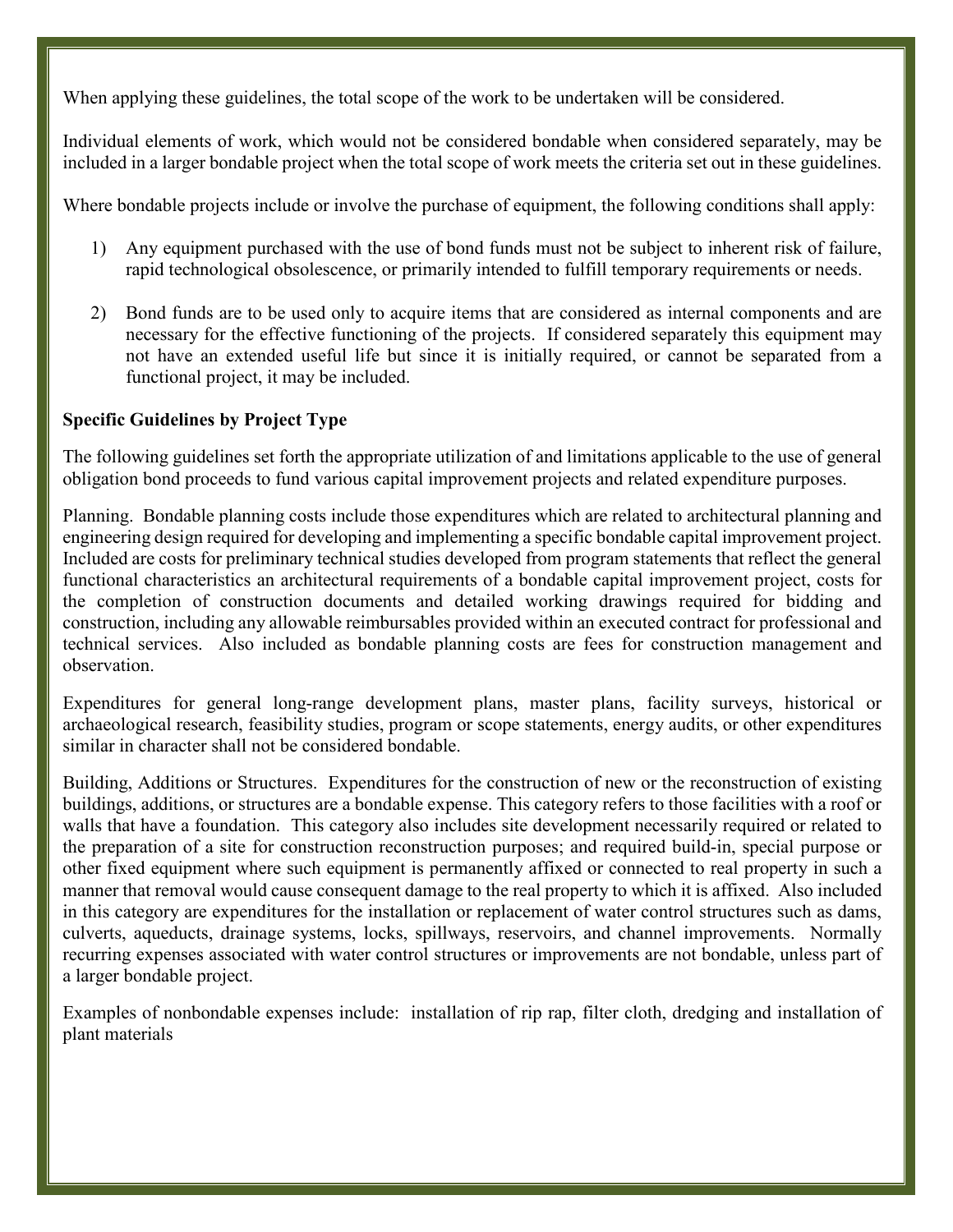#### **Bondable work may include but is not limited to the following:**

- 1) New construction of buildings, structures, or facilities.
- 2) New construction of an addition or wing to an existing structure.
- 3) Reconstruction of an existing building or structure, which may include demolition, as well as installation of a new structural or interior walls, floors, ceilings, utilities, interior finishes, and equipment.
- 4) Exterior work, including exterior surface, structural or foundation work necessary to extend the useful life of the structure. The costs of repairs or maintenance normally anticipated to occur are not bondable. Such non-bondable repairs and maintenance include: patching concrete, filling of sealing cracks, painting, caulking, weatherproofing, sandblasting and cleaning. An aggregation of nonbondable repairs or maintenance does not constitute a bondable project even though the repairs or maintenance will be performed at the same time, this resulting in a greater total project expense. Nor does the fact that the repairs are being undertaken as a result of deferred maintenance make the project bondable. Elements of work that are not bondable if considered separately may be included in a larger bondable project.
- 5) Roof work limited to removal of all or major portions of a roofing system down to the decking and replacement with a new system reasonable expected to have an extended life. Replacement of insulation, decking, and other necessary structural work may be part of a bondable roof replacement project. Included in a bondable project may be stone or metal work and other work necessary to direct and control water drainage and ice formation. Nonbondable roof repairs include: Patching, replacing shingles, spot treatment with tar or other roof materials, adding gravel or other materials, or other repairs. Replacing gutters, downspouts, fascia and other work is not bondable as a project but may be included as part of a larger bondable roof replacement project.
- 6) Interior work, including major remodeling of areas here the function of the space is changed or substantially upgraded. Bondable interior work will generally involve the following elements of work: demolition, moving walls, new carpet or floor surfaces, new finishes, replacing electrical and plumbing facilities, changes to the heating or cooling system, and installation of new fixed or movable equipment. Nonbondable interior repairs or interior renovation include: painting, plastering, sanding, replacing electrical and light fixtures, decorative remodeling, insulation, installing paneling, and handicapped accessibility improvements such as installing handrails, moving toilets, partitions. Telephones, water fountains and widening entrances. If, as part of an accessibility project a structural and permanent change to the facility is made, such as rebuilding an entrance to accommodate a concrete ram, the work may be considered bondable. An aggregation of nonbondable repairs or maintenance does not constitute a bondable project even thought the repairs or maintenance will be performed at the same time, this resulting in a greater total project expense. Nor does the fact that the repairs are being undertaken as a result of deferred maintenance make the project bondable. Elements of interior work that are not bondable if considered separately may be included in a larger bondable project.

**Life Safety and Codes**. The justification or need for such work determines program and budget priority but does not affect the source of funds to pay for the work. The criteria in these guidelines for interior and utility work will determine whether the proposed life safety or code project is bondable. Examples of nonbondable work, unless included n a larger bondable remodeling or reconstruction project, include: installation of fire alarms, smoke detectors, fire doors and hall partitions, vent dampers, automatic door closers or connection of building monitoring systems to a central or off-site central monitor.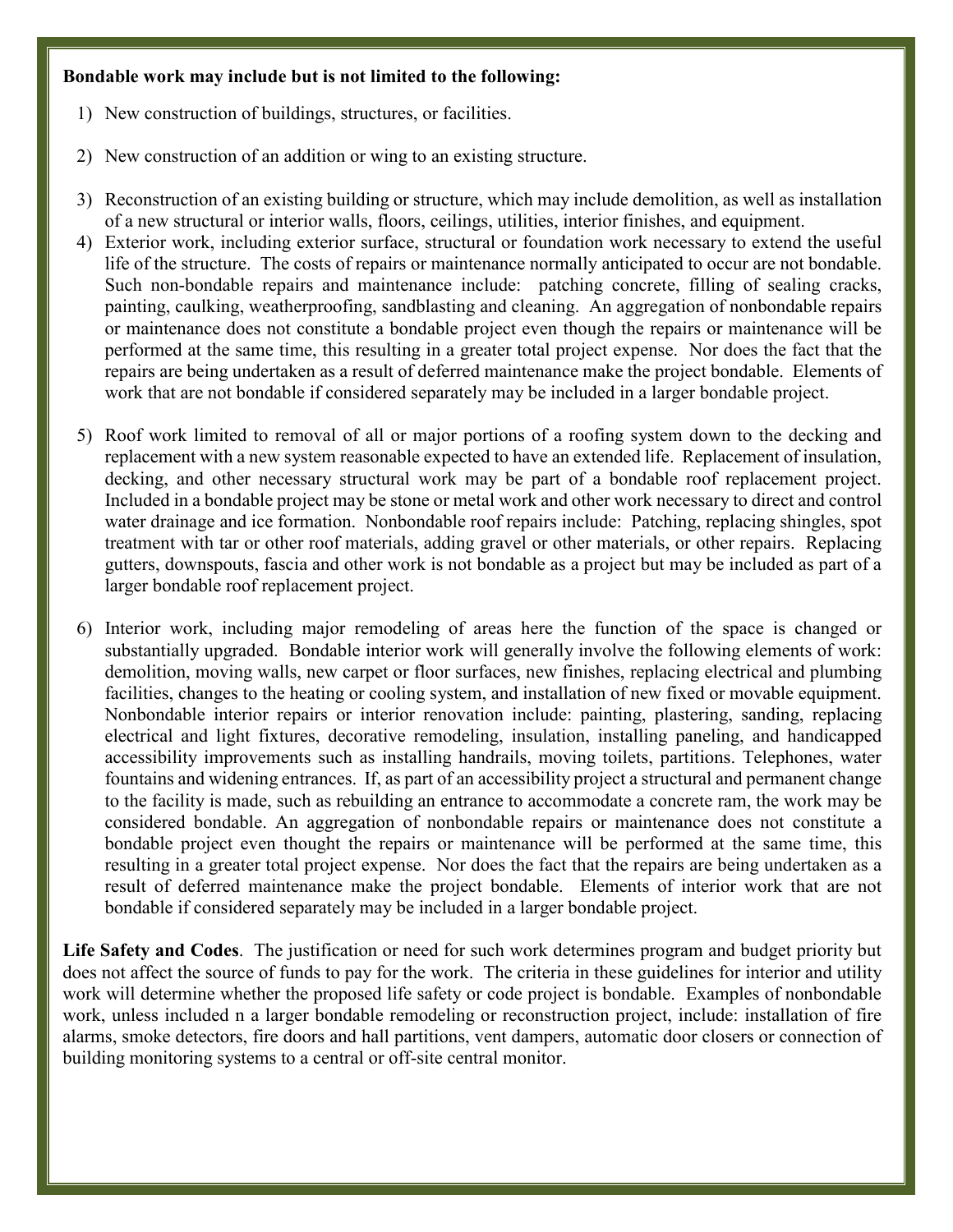**Utilities.** Bondable utility costs include expenditures for the acquisition, construction, replacement, modification or extension of utility systems including: Construction or replacement of utility lines between buildings, replacement or installation f utilities to off-site supply systems, replacement of complete boiler or central air conditioning or ventilation systems. Bondable utility improvements include:

- 1) Provisions for potable water, high temperature water for sanitary or other related purposes, domestic hot or chilled water.
- 2) Systems and associated components for disbursing or providing electricity or telecommunications services, including underground or overhead distribution cables for television, computers, or other modes of communication.
- 3) Steam and condensate returns.
- 4) Storm and sanitary sewers.
- 5) Fire hydrant and stand pipes.
- 6) Central fire and security alert systems.
- 7) Lighting systems.
- 8) Tap-ons or extensions related to existing utility systems.
- 9) Automated temperature or environmental control systems, and air or water pollution control systems.
- 10) Provisions for the disposal of contaminated, radioactive, hazardous or surgical waste.
- 11) Solar heating or other approved energy systems as part of a bondable construction reconstruction project.
- 12) Sewage and water treatment facilities, equipment and related systems.
- 13) Earth moving to create artificial lakes, reservoirs for utility or related conservation purposes.
- 14) Restoration of natural and manmade features of the site of any utilities installation to its original conditions for erosion control.
- 15) Trenches or ditches dug for the purpose of laying tile or providing ducts to remove excessive rainfall and prevent erosion.

Nonbondable utility repairs include replacement of corroded, leaking, unsafe or undersized wiring or pipes inside a facility, repairs to stop leaks or replace boilers, adding controls or valves for energy conservation, replacement of thermostats or timers, installing meters or energy management computers or control or monitoring, installation or replacement of duct work or return air systems, adding heat reclaim systems, installing insulation, adding a solar heating or cooling system, installing telephone or communication systems such as paging or call systems, installing lines for television or computer monitoring for security or energy management.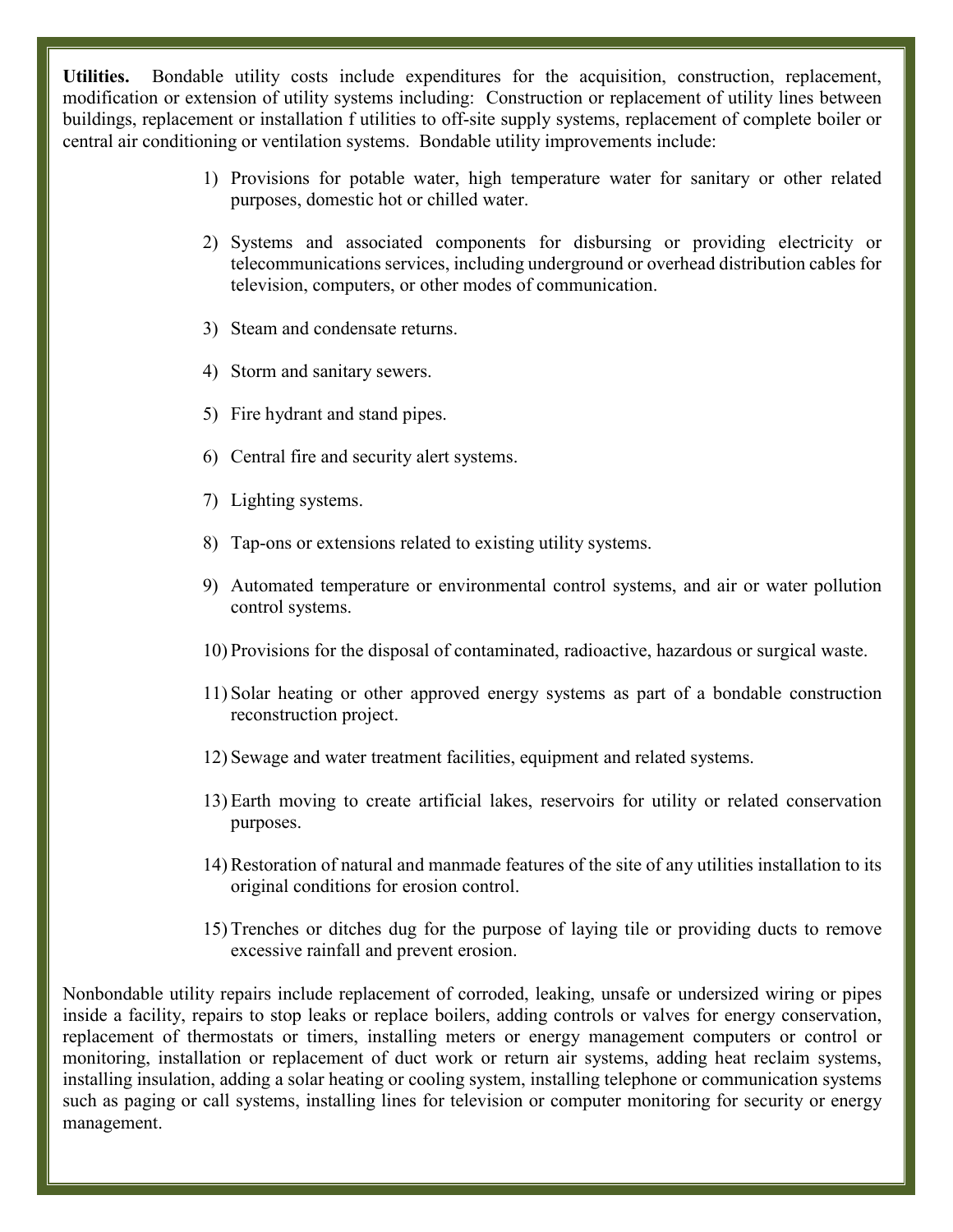**Site Improvements.** Bondable site improvement expenditures shall include all costs related to a bondable capital improvement project including demolition, rough and final grading of a site, and the construction or replacement of sidewalks, road and driveway pavement surfaces, bridges, ramps, curbs, overpasses, underpasses, pedestrian bridges and tunnels, surface parking areas, campground development, building terraces, retaining walls, exterior lighting, and seeding or sodding for erosion control. Installation of plant material or other landscaping costs are bondable only if included in a larger bondable capital improvement project. Site improvement projects not part of a larger capital project may be bondable if the structure or improvement provided is permanent and meets all other tests and requirements of these guidelines. Demolition of buildings, structure, removal of trees and plant material, grading, rerouting utilities and erosion control are bondable when they precede a bondable project to be undertaken on the same site. Clearing and or demolition of vacant buildings are bondable only when in preparation for a bondable construction project.

Bondable roadwork may include construction of a new road or parking lot, extension of a road or parking lot, or upgrading a road or parking lot to a significantly more permanent surface. Examples include upgrading from gravel to oil and chip, oil and chip to asphalt, or asphalt to concrete. The bondable road project includes all necessary signing, landscaping, erosion control, drainage, lighting, bridges, safety, and control structures. Repairs or resurfacing of existing roads to preserve and extend useful life are not bondable. Repairs to existing bridges such as sandblasting, painting, sealing or resurfacing are not bondable.

**Durable Moveable Equipment.** Durable moveable equipment is the initial movable equipment, other than build-in equipment, which is necessary and appropriate for the functioning of a particular facility for its specific purpose and which will be used solely or primarily in the rooms or areas covered in the subject project. Further, such equipment is defined as manufactured items which have an extended useful life, are not affixed to a building and are capable of being moved or relocated from room to room or building to building, are not consumed in use, and have an identity and function which will not be lost through incorporation into a more complex unit. Equipment affixed or built into the building or structure is considered fixed equipment and is a bondable expense.

In applying the above definition, reference should be made to the State Finance Act and the distinction between Commodities (Chapter 127, Paragraph 151b) and Equipment (Chapter 127, Paragraph 156) as defined by that Act.

The following items are bondable when such items are part of a larger bondable project:

- 1) Office equipment and furnishings.
- 2) Machinery, implements, and major tools.
- 3) Scientific instruments and apparatus with the exception of those items which are subject to short useful life, i.e., glassware, tubing, crockery, light bulbs, etc. these items are more correctly defined as commodities.
- 4) Equipment not otherwise classified will be considered bondable provided it meets all other guidelines.
- 5) Items of equipment costing under \$25 which are purchased in quantity, conform to all other guidelines and have a significant useful life of a minimum of 10 years. These items should be capable of identification for inventory control purposes.
- 6) Art-in-Architecture Act.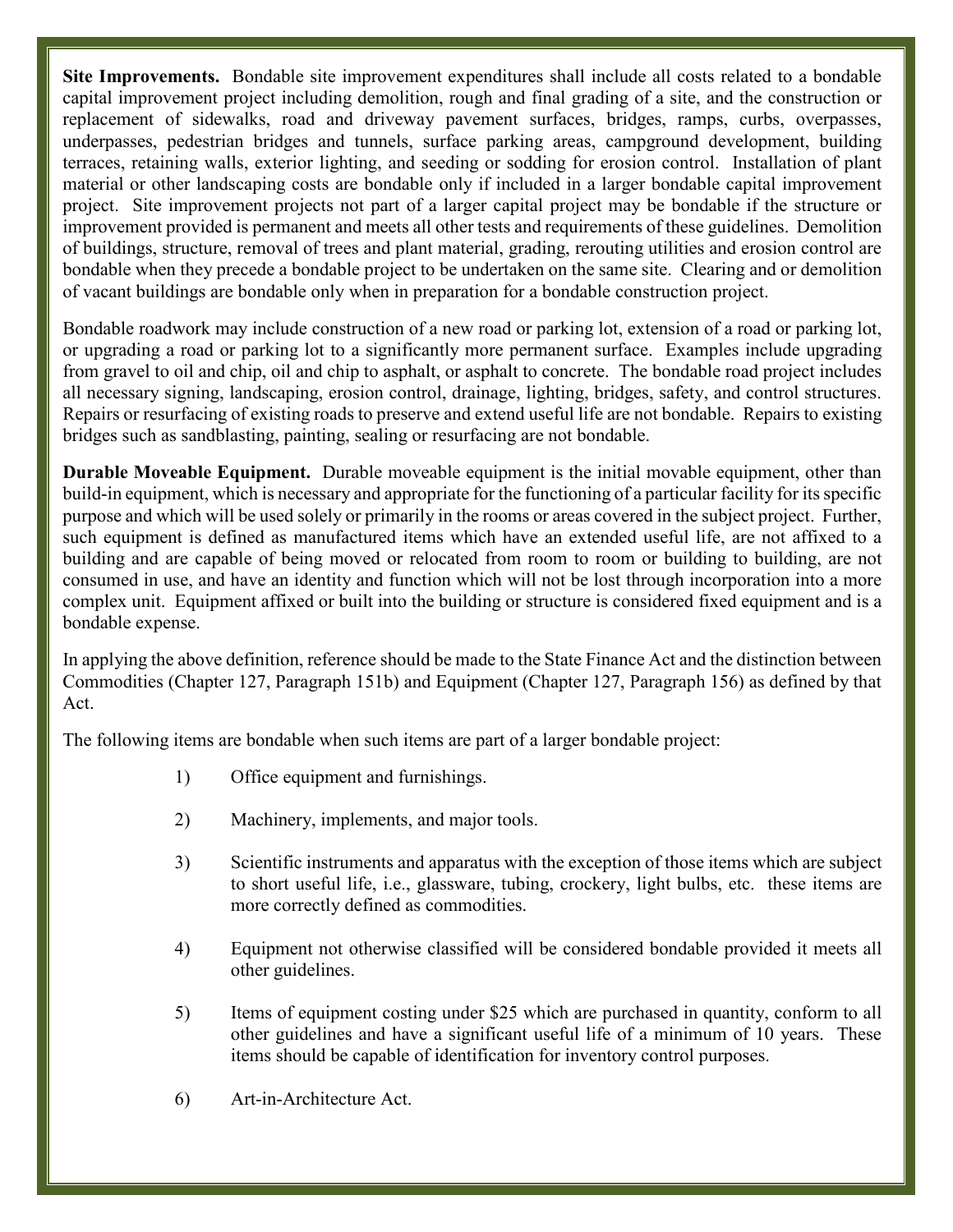#### **Non-Bondable expenses include:**

- 1) Commodities.
- 2) Library books, maps, and paintings, other than those purchased in the Art in Architecture Program.
- 3) Livestock.
- 4) Rolling stock of a specialized nature, including cars, trucks, boats, and related items.
- 5) Spare and replacement parts.
- 6) Items with a short useful life such as glassware, crockery, light bulbs, etc.

# **Other Expenditures.**

The following are operating or other types of expenditures that are specifically not bondable and should not be included in bondable capital project budget requests:

- 1) Projects that cost less than \$25,000.
- 2) Operational and administrative expenses, such as compensation costs, travel, commodities, non-initial equipment, or other recurring expenditures which are similar in character.
- 3) Lease payments for rental of equipment or facilities.
- 4) Costs for archaeological digs, research or exploration.
- 5) Costs of staff or resident labor and material.
- 6) Expenditures to acquire or construct temporary facilities or for facilities where abandonment or replacement is imminent.
- 7) Separate purchases of sand, gravel, rock, asphalt or concrete in limited quantities, ordinary hardware items, and temporary nondurable fencing.
- 8) Spare or replacement parts and equipment, hand tools, decorative models, plaques and other commemorative memorabilia, supplies or other commodities.
- 9) Purchase of automobiles, trucks, farm or construction equipment, boats or rolling stock.
- 10) Livestock or laboratory animals.
- 11) Unpredictable or unusual legal expenses (other than those associated with land acquisition) which are not ordinarily provided within the budget for a capital project.

**Approved by IDNR Legal Counsel 01/19/03**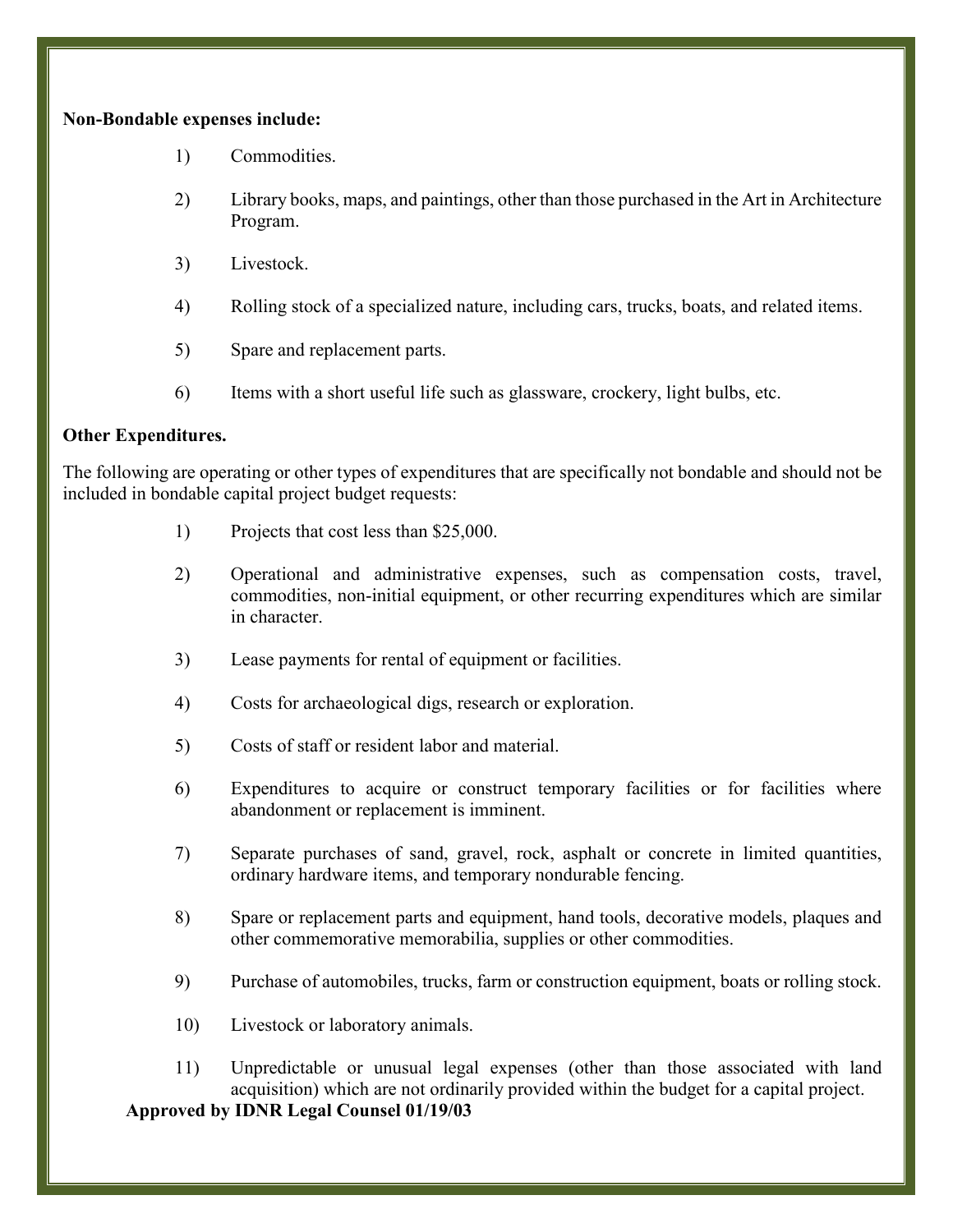# **PARC Project Application and Implementation Process**

#### 1. **APPLICATION PERIOD (as indicated on the NOFO) – SUBMISSION**

The project applicant submits the application to the Illinois Department of Natural Resources (IDNR). Receipt of the application is acknowledged by staff after a desk review is performed. IDNR staff reviews the proposal to determine the applicant's and the project's eligibility. The application is also checked for completeness. If it is found to be incomplete or unacceptable, the applicant will be notified.

#### 2. **RECOMMENDATIONS AND APPROVAL**

Project sponsors are notified in writing of the status of the application(s). *Project sponsor may not begin the project until a project agreement is fully executed between IDNR and the project sponsor.* If the proposal(s) is not selected, the applicant will be notified. Applications are not returned.

#### 3. **AGREEMENT**

A contract is signed to assure that the applicant will complete the project within 24 months and be eligible to receive 75% (or 90% for distressed communities) reimbursement. The contract is between the state (IDNR) and the project sponsor. After the signing of the agreement, a copy will be sent to the project sponsor.

#### 4. **PROJECT IMPLEMENTATION**

The project sponsor may proceed with project construction after completing any additional steps required. Procedural instructions will be provided to the local sponsor. Any change order  $+/-$  \$10,000 that occur within a contract bid under this PARC grant OR a 10% change within a GATA approved budget line must be approved by IDNR prior to executing the change. Reimbursement requests may be made after funds have been expended.

#### 5. **PROJECT COMPLETION**

The project should be completed within 24 months. A site inspection may be made after the project is complete; IDNR staff may also visit the project at any time during construction. A PARC acknowledgement sign must be posted in a conspicuous location when the project is complete. The required sign or specifications for its construction will be furnished by the IDNR.